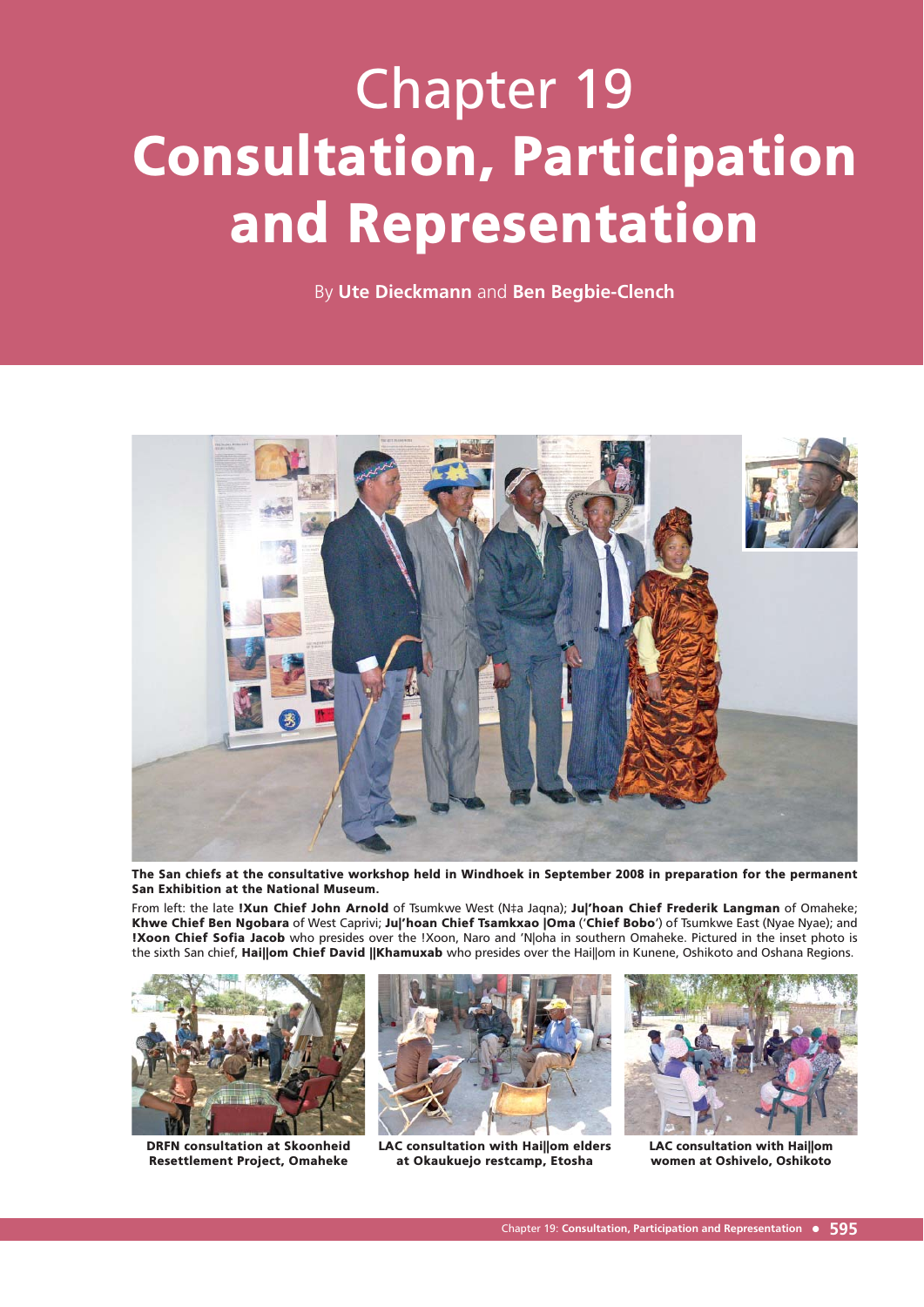# **19.1 Introduction**

Consultation, participation and representation are the principles ensuring that citizens have a say in decision-making processes in any democratic country, and these principles are also increasingly perceived as preconditions for successful project planning and implementation. Over the last 15 years – but mostly since the implementation of the San Development Programme (SDP) in 2005 – the Government of Namibia has increased its efforts to guarantee the consultation, participation and representation of the country's indigenous peoples, primarily through the recognition of their traditional authorities (TAs), this recognition being a necessary precondition for representative indigenous institutions to effectively consult with government on development issues. Yet, as this San Study has shown, there is much more still to be done to achieve the adequate consultation, participation and representation of San communities necessary for them to eventually guide their own development. This applies not only to what the government has yet to do, but also to what all other stakeholders in San development have yet to do (e.g. the NGOs supporting San communities). The most pertinent issue that arose in the study workshop held with San representatives in Windhoek in January 2013, in which we gave feedback on our research and discussed critical issues and recommendations, was that stakeholders still very often act on behalf of the San rather than in collaboration with them. The workshop participants stressed that they often felt left behind in project planning and implementation, and they reiterated that without proper consultation and participation, the San communities would never develop ownership of development projects, and hence responsibility for them, and consequently they would remain beneficiaries or recipients of support, instead of being agents of development. One participant made this very clear in saying, "Don't pull us, push us," clearly demanding that the San must stand in front and guide their own development, rather than stakeholders pulling them in directions in which they might not want to go, or are hesitant to go due the outcomes being unclear. The issue of consultation and participation was also raised as a topic in the Namibian San Council's submission to the Special Rapporteur on the Rights of Indigenous Peoples, James Anaya, in September 2012. In expressing their "gravely concern" [sic] about several SDP-related issues, the Council held that there was "[n]o consultation and involvement of San communities in development project (many government official still have paternalistic attitudes towards San people)!!" [sic] (Nakuta 2012b: 9).

In this chapter we summarise our study findings on consultation, participation and representation. In doing so, we outline the challenges that emerged and provide suggestions for the way forward. It is clear, however, that the improvement of San consultation, participation and representation will be a problematic process that requires overcoming many obstacles.

# **19.2 Principles of consultation and participation**

#### **Box 19.1:** UN Declaration on the Rights of Indigenous Peoples (UNDRIP)

**Article 18:** Indigenous peoples have the right to participate in decision-making in matters which would affect their rights, through representatives chosen by themselves in accordance with their own procedures, as well as to maintain and develop their own indigenous decision-making institutions.

**Article 19:** States shall consult and cooperate in good faith with the indigenous peoples concerned through their own representative institutions in order to obtain their free, prior and informed consent before adopting and implementing legislative or administrative measures that may affect them.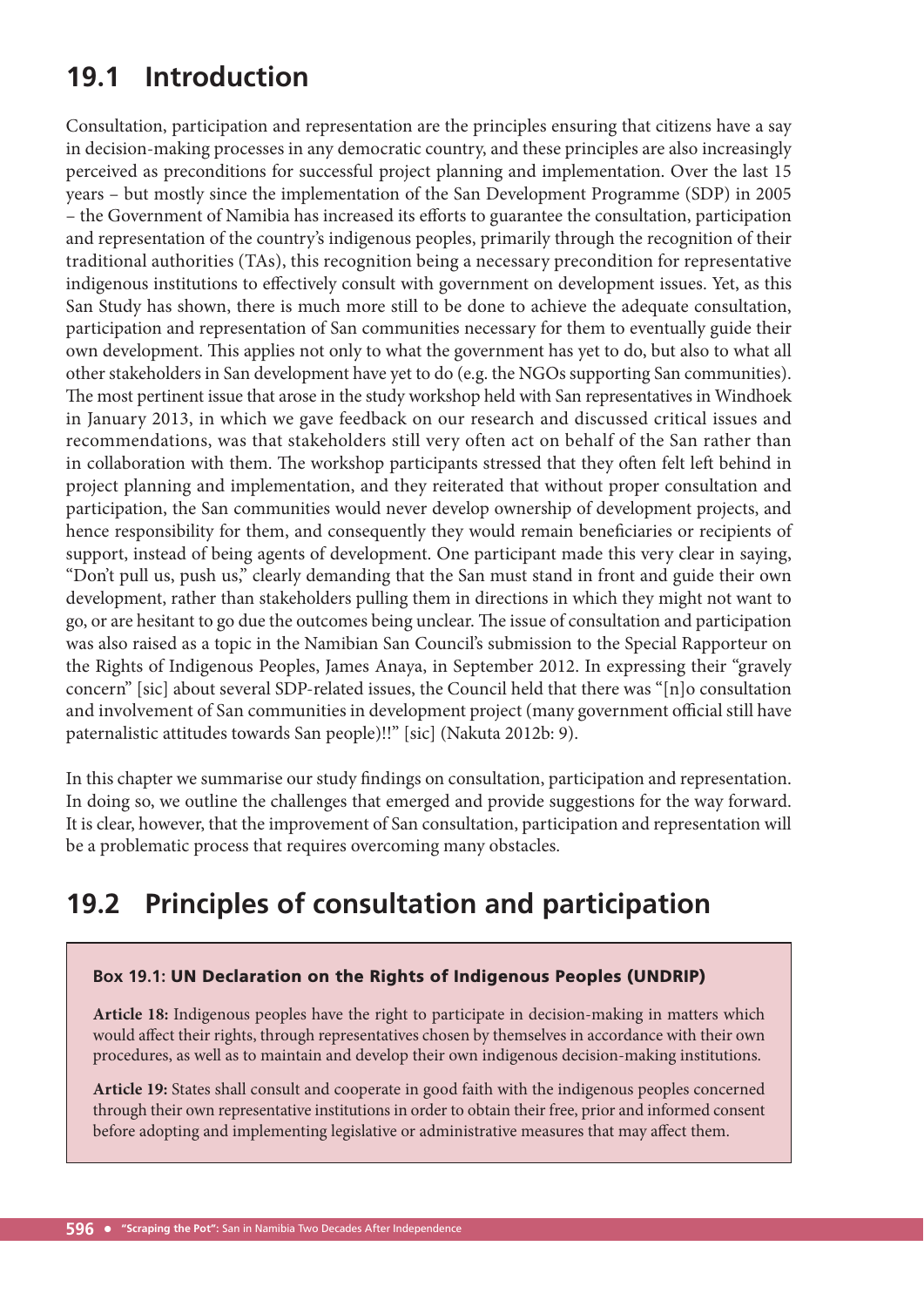Namibia has voted in favour of the United Nations Declaration on the Rights of Indigenous Peoples (UNDRIP), and has ratified various international treaties, for example the African Charter on Human and Peoples' Rights, the UN Convention on Biological Diversity, and the SADC Protocol on Forestry, under the SADC treaty. It is thus bound, through a number of instruments, to the principles of consultation and participation.

Consultation and participation are the means that enable people (including indigenous peoples) to take decisions about their own destiny. The Ombudsman's *Guide to Indigenous Peoples' Rights in Namibia* states the following:

"The norms of consultation and participation are thus mechanisms aiming to correct the historical prejudiced view of indigenous peoples, as uncivilized and backwards who do not know what is good for them and for whom other [sic] should decide (assimilationist approach). They are means through which indigenous peoples are to gradually regain control over their destiny and secure their rights over lands, to education, employment and equality." (Office of the Ombudsman 2012: 16)

In the following subsection we provide some orientation to what consultation entails if undertaken in accordance with international standards.

### **19.2.1 Consultation procedures**

'Consultation' is a broad concept without a single, clear definition – indeed it became clear during our research that different parties understand this concept differently. So how should consultation take place if it is to be a meaningful mechanism for including people in their own development?

The establishment of appropriate and effective mechanisms for the consultation of indigenous and tribal peoples on matters that concern them is the cornerstone of the International Labour Organization's (ILO's) Convention 169, and, as already mentioned, the necessity of consultation and cooperation with indigenous peoples is also expressed very explicitly in UNDRIP and other UN instruments - often characterised as "free, prior and informed consent" (FPIC).<sup>1</sup> The following are the essential principles on which consultation mechanisms must be based if they are to comply with international standards (Office of the Ombudsman 2012: 16):

- Prior consultation.
- Consultation must be done in good faith, through appropriate procedures, through representative institutions of indigenous peoples, and with enough time.
- Consultation must have the objective of agreement or consent, and not just deliver information.
- Consultation should allow the people affected to have their own views taken into account and to compel the authority to get their consent.

Regarding appropriate procedures, the ILO's Senior Specialist on Indigenous and Tribal Peoples' Issues (Working Conditions and Equality Department, ILO, Geneva), Dr Albert Barume, divided the consultation procedures into three interrelated stages, all of which must be ensured for the procedures to comply with ILO standards (Barume, PowerPoint presentation, 1 July 2013):<sup>2</sup>

<sup>1</sup> A number of comprehensive documents on FPIC guidelines are available on UN agency websites, the most recent example being the *Guidelines on Free, Prior and Informed Consent* published by the UN Reducing Emissions from Deforestation and forest Degradation (UN-REDD) Programme, available at www.unredd.net/index.php?option=com\_ docman&task=doc\_download&gid=8717&Itemid=53.

Although Barume referred to state duties specifically, in our context *all* stakeholders in San development should use this as a guideline.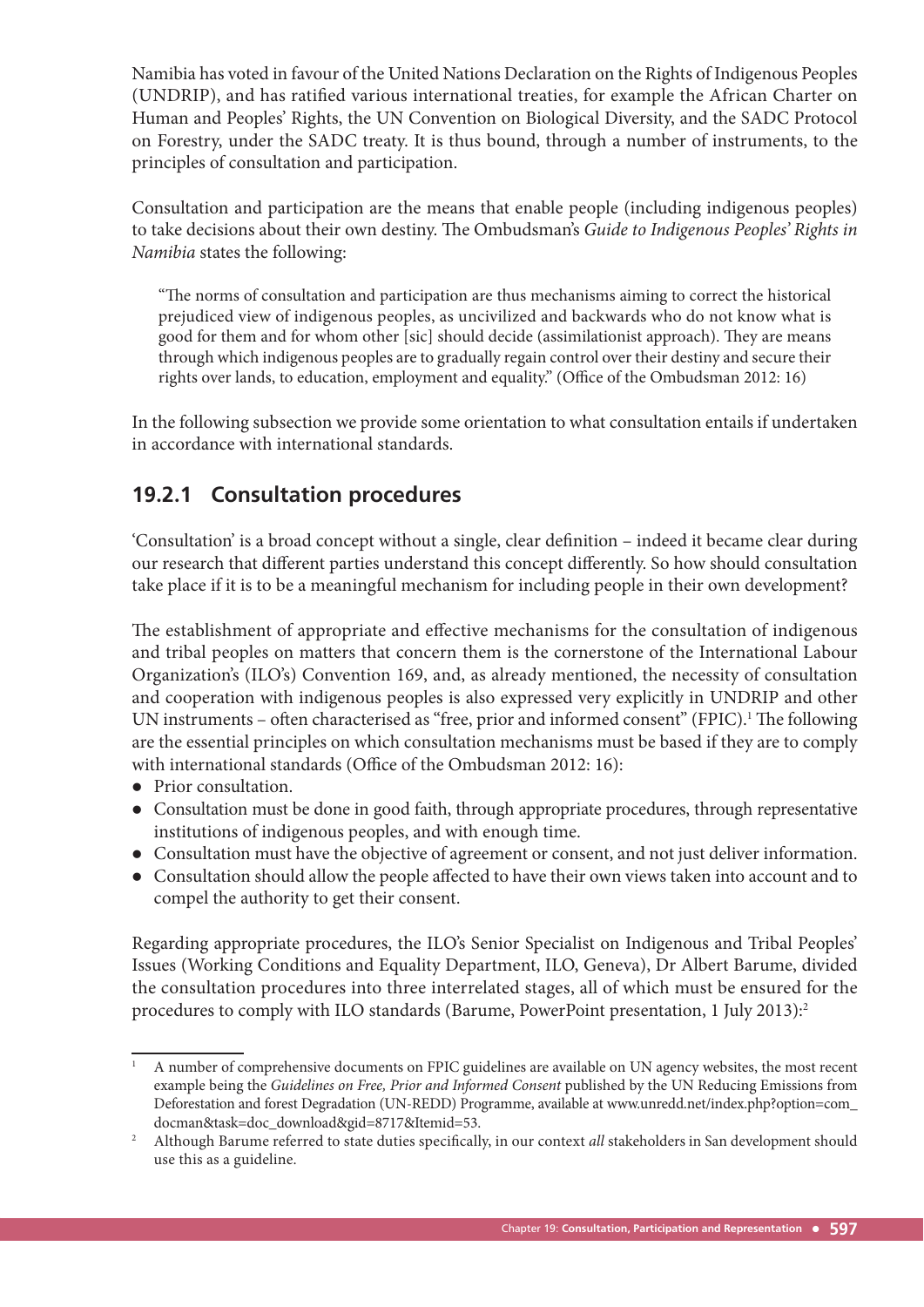- 1) Designing with the participation of indigenous peoples the consultation and participation framework and mechanism: methodologies, define issues to undertake consultation on, tools, participants, etc. (consultation on consultation).
- 2) Undertaking consultation and participation per se, in accordance with international standards and agreed upon framework.
- 3) Assessing, reviewing and evaluating consultation and participation mechanisms on a regular basis with a view to adjusting the process if necessary.

Thus clearly it does not suffice, for example, to visit a community and inform its members that they will be the recipients of a certain project from which they can generate some income, and then only seek the community's consent to what has already been decided on their behalf, and in their absence. If people have no choice other than to agree to or reject the implementation of a project with a certain potential to generate income or improve livelihoods, it is almost certain that they will agree to it being implemented. However, this approach has led to the failure of many projects.

Instead, it is preferable that:

- community members are able to suggest what kind of projects would be feasible in their given situation;
- economic feasibility studies, social impact assessments and market research are carried out for the suggested projects;
- $\bullet$  community members are accurately informed about the possible benefits of a project;
- community members are accurately informed about potential risks of the project;
- information is provided in such a manner *and language* that the community members (some of whom may be illiterate) can understand it;
- community members are offered a choice between various options once they have been informed about the potential benefits and risks of each option; and
- once the community has chosen or agreed to a project, members participate at every stage of its implementation.

Defining who the parties to the consultation process should be is another area of concern: should these be limited to certain stakeholders such as TAs, community-based organisations (CBOs) and other community representatives, or should the *whole* community be involved?<sup>3</sup> This might be the most difficult issue to tackle given the factors outlined in Chapter 15 on culture, discrimination and development, and challenges outlined in this chapter. Ideally, consultation activities would involve the entire community concerned, but in many cases in Namibia, particularly in very remote areas, this ideal is unrealistic due to time and cost constraints. It is debatable whether consultations with San TAs alone would constitute sufficient and satisfactory means to consult/communicate with the intended project beneficiaries/participants, even though the TAs are frequently the main channels for community consultation with the government and other stakeholders in large-scale development. Given the lack of community confidence that some San TAs face today, combined with the fact that the state remunerates them for their work (which causes jealousy), divergent views and conflicts of interest could well arise. Engagement with local representative structures or San CBOs can be undertaken as a compromise between discussions with the TA alone and consultations with the broader community, or can be included alongside TA consultations, to ensure that a wider range of views are represented, but presently many San communities lack representative structures and CBOs. Thus increased support and capacity building of organisational and representative structures is certainly required, first and foremost at local level, but also at regional level and national level.

<sup>3</sup> Following the guidelines of Dr Albert Barume, one would need to decide on the consultation participants at the first stage of consultation.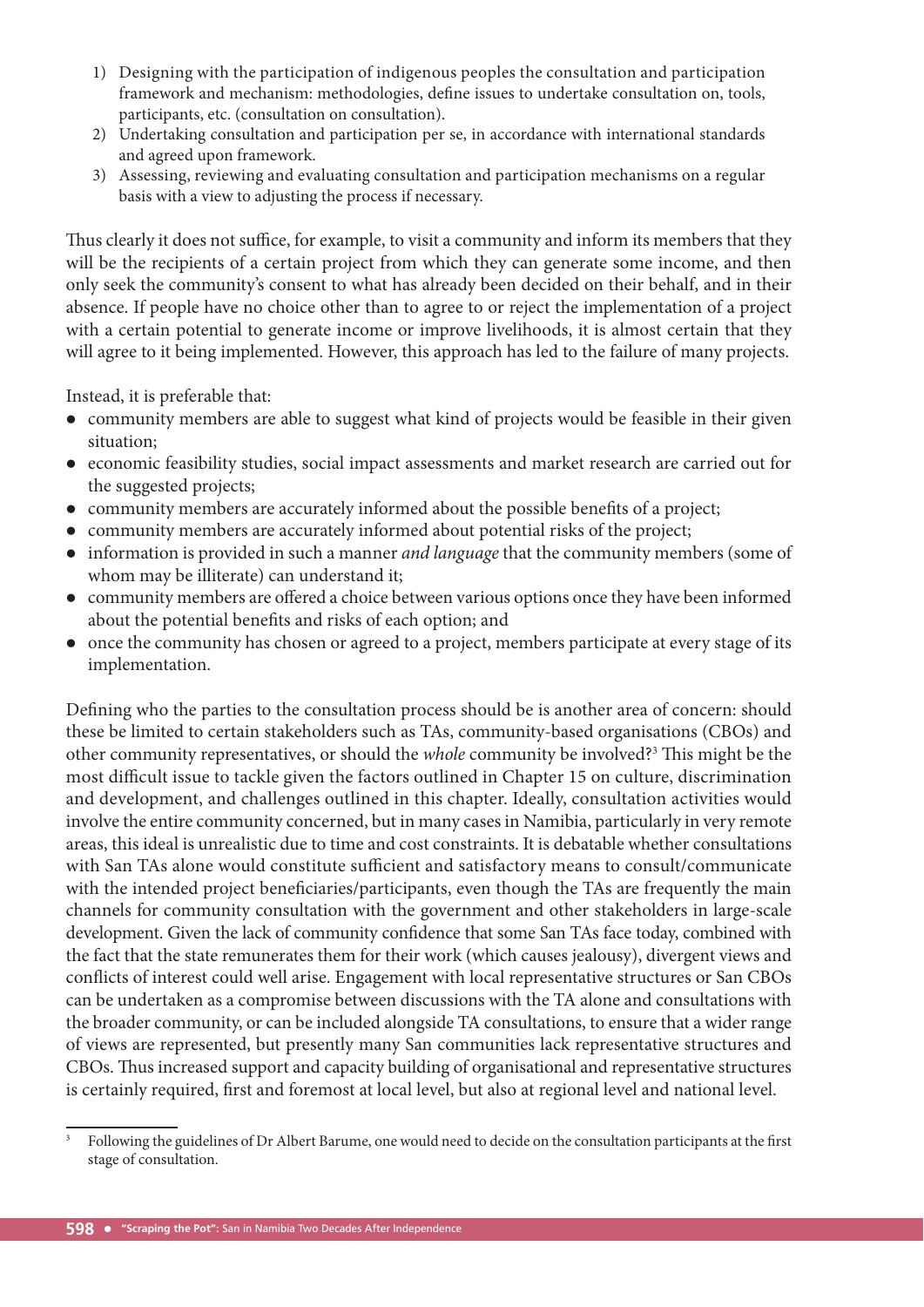Obviously, ensuring adequate consultation – carried out competently, including the requirements of providing sufficient project information and the beneficiaries' participation – is a time-consuming and costly endeavour, but there is no alternative: projects that fail due to a lack of relevance to the beneficiary community, and/or failure to develop awareness of the specifics of the community's situation and/or inability to generate a sense of ownership among community members, ultimately waste financial and human resources. Thus consultation has to be integrated into project planning and implementation at all levels, and there is still much for all stakeholders to learn in this regard.

# **19.3 Namibian San and the consultation process**

Since the establishment of the SDP in the Office of the Prime Minister (OPM) in 2005, the government has increased its efforts to consult with the San (and other indigenous peoples served by the SDP<sup>4</sup>), but there is still a long way to go to ensure proper and effective consultation of San communities concerning developments that may have an effect on their livelihoods and standards of living.

In the course of our research it became evident that effective consultation processes are generally lacking when it comes to the San. Many participants in our research discussions complained that they were never consulted about the design and implementation of initiatives affecting their lives. For example, allegedly there was no prior consultation of the Hai||om at Farm Six in Oshikoto Region regarding the relocation of Owambo herders into the area which they inhabit. According to the discussion participants at Farm Six, they were informed of this development only after the herders had moved in - and this relocation of the herders and their cattle had detrimental effects on the livelihoods of the Hai||om residents (see Chapter 6, page 209). Another example came from Oshana Region: Hai||om at Okaukuejo reported that they had not been consulted about their relocation to the resettlement farms which were purchased with the intention of moving them out of Etosha. Regarding the San in Kavango Region, it was difficult to determine how well they were consulted about the plans to resettle them at various places.

These are just few examples (some of them discussed in more detail in the regional chapters) of the evident lack of proper consultation with the San on development projects and other activities which have impacted on their lives. Another example is provided in Box 19.2 on the next page.

Although a lack of consultation was reported at many of our research sites, it should be mentioned that after further questioning of discussion participants – and also in the course of stakeholder interviews conducted for this study – it emerged that some of the complaints about the lack of consultation were inaccurate. However, even if San had indeed been consulted (as stakeholders said had been the case sometimes), their contradictory statements are perhaps an indication of the lack of clear communication between stakeholders and community members.<sup>5</sup> It also has to be emphasised that in many cases, the government, especially representatives of the OPM Division of San Development, did consult with the relevant San TAs (in areas where a recognised TA exists). Thus it might also be the case that there is a lack of dialogue between representative structures, such as San TAs, and their respective communities. Additionally, due to the perception in certain San communities that the applicable TAs do not represent those communities' interests on the whole, at times members of these communities feel that their concerns are neither heard nor represented.

The Ovatue and Ovatjimba communities were included in the programme by Cabinet decision in 2007 – but the programme name remains the same.

<sup>5</sup> This explanation takes into account that at times San tend to exaggerate the bad conditions in which they live, or the injustices done to them, in order to obtain more support.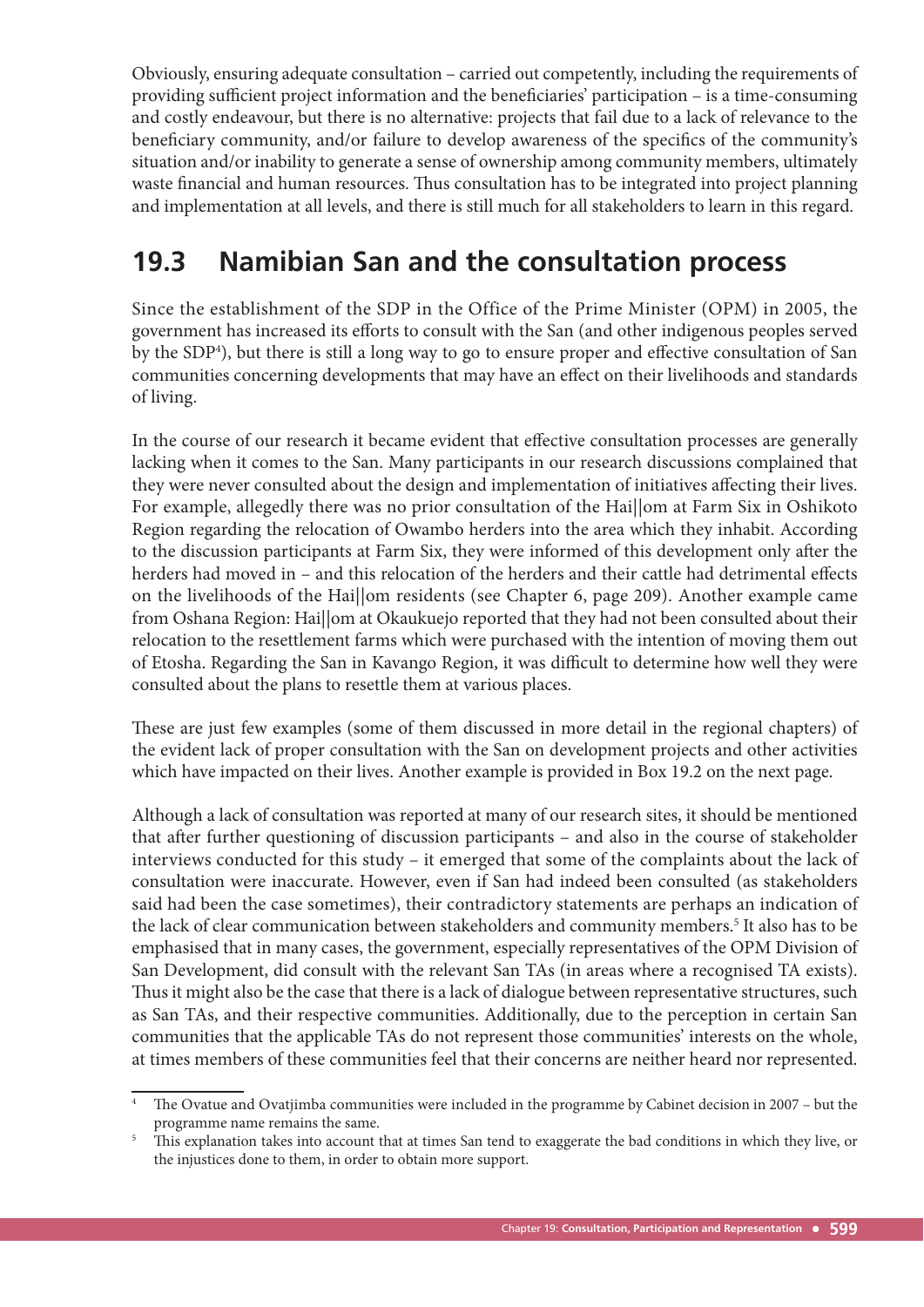#### **Box 19.2:** Relocation of elephants from Nyae Nyae Conservancy

Another example of the lack of consultation came to light in Nyae Nyae Conservancy after our field research there - although in this case the community was sufficiently organised to mobilise outside support to stop unwanted developments.

In July 2013, the Ministry of Environment and Tourism (MET) issued a permit to Erindi Private Game Reserve to remove 200 elephants from Nyae Nyae Conservancy and the Khaudum National Park and relocate them to the reserve. The permit was issued without any prior consultation of the Ju|'hoan inhabitants of Nyae Nyae or their conservancy committee, and without their participation in the decision-making process. The elephants were to be leased to the reserve at an annual rental fee of N\$70 000, but none of the proceeds would accrue to the conservancy. The Jul'hoansi of Nyae Nyae were concerned about the effects of the capture and transportation of 200 elephants and their departure from the conservancy: it was feared that not only would this action impact negatively on the remaining resident elephant population, but that the removal of the animals would also reduce the conservancy's income and directly affect the viability of future hunting operations there (Peter Watson, personal communication, 22 July 2013; see also *Allgemeine Zeitung*, D. Heinrich, 9 July 2013).

In an effort to prevent the proposed relocation, Nyae Nyae Conservancy – with the support of the Nyae Nyae Development Foundation of Namibia (NNDFN) and the Legal Assistance Centre (LAC) – cited the provisions of the amended Nature Conservation Ordinance of 1975 which extends rights over game to communal-area conservancies. This served firstly to assert property rights over the elephants, and secondly to support a course of action – protected by both common law and the Namibian Constitution (i.e. Article 16 on Property) – to halt the removal of the elephants. The MET and Erindi were notified of the proposed action, and at the time of writing, it appears that they will relocate elephants from Khaudum only.

On occasion during our field research, it was reported that adequate consultation did indeed take place. The construction of the desalination plant in Amarika village in Omusati Region was cited as an example of consultation taking place and resulting in a desired and successful development initiative. The Khwe residents of Makaravan informal settlement in Katima Mulilo, Caprivi Region, who were resettled at Kyarecan in Caprivi, were also consulted about where they wanted to settle.

Often, however, the recipients of San development projects were brought into agreement merely by means of government pledging many benefits to secure their support, and some of these benefits never materialised. In other cases, San reported that although they had been consulted, they felt that their inputs were not taken seriously (examples of this are provided in Chapter 8 on Omusati Region), or that they were informed but not consulted about forthcoming developments (examples are provided in the Ohangwena and Omaheke chapters).

In sum, although consultation takes place at times, generally Namibian San feel that they are not adequately consulted about developments that impact on them.

### **19.4 San participation and representation in mainstream politics**

San participation and representation in mainstream politics are two further preconditions to ensure that San take part in decision making. Suzman reported in 2001 that, "Many San are apathetic in respect of mainstream politics, and generally feel that they have little or no real stake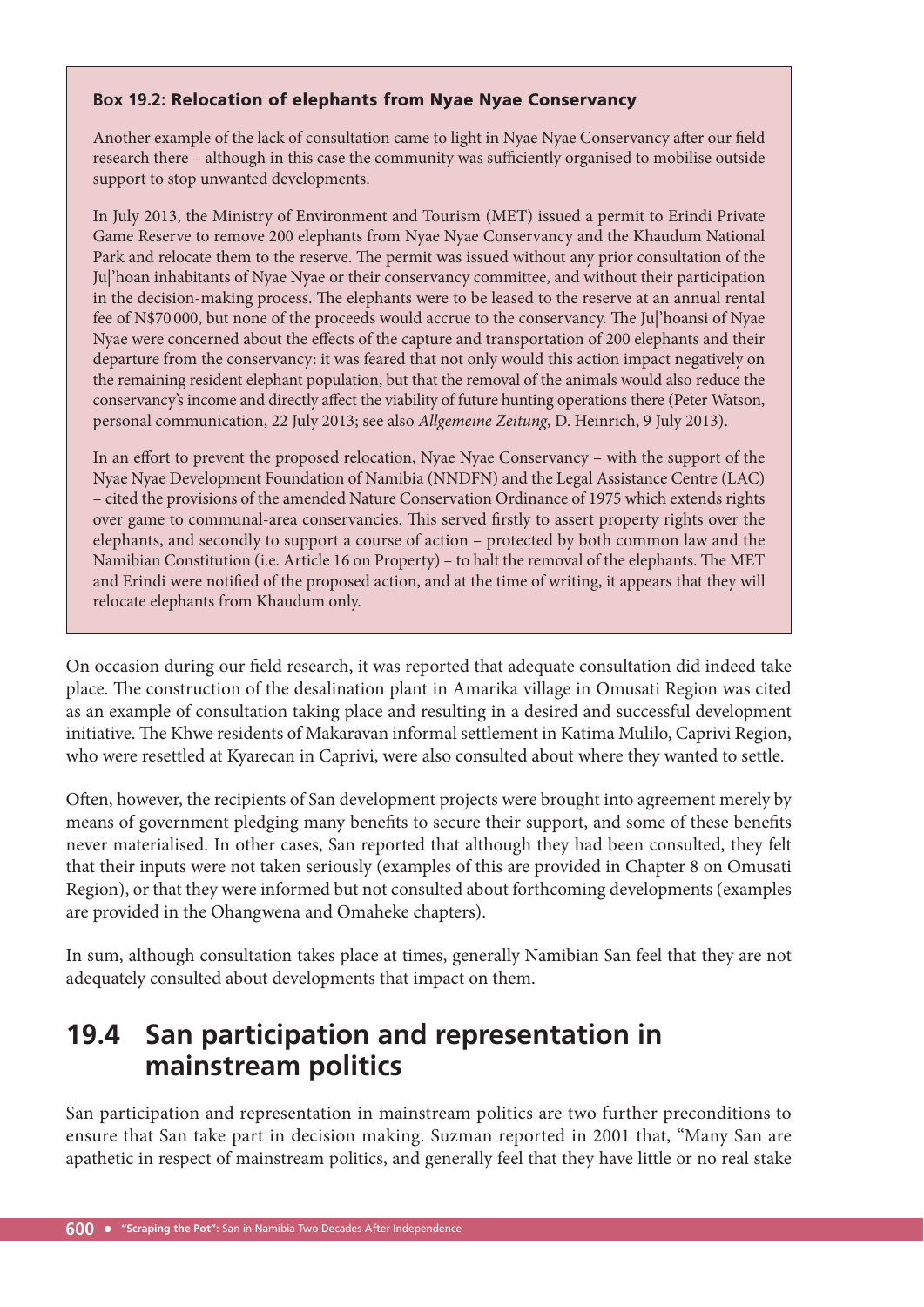and even less influence in the arena." (Suzman 2001b: 104) Our study has made clear that this remains the case 12 years later. Most of the San who participated in our research discussions reported that they do vote, but they do not feel that they can make any real difference in Namibian society; they do not see the value of the democratic system and they doubt its ability to protect their interests. Clearly, therefore, many San do not experience the feeling of participating as citizens in a democratic country.

### **19.4.1 National level**

It came to light in our research discussions that many San had participated in national elections, but without any expectation of anything changing for them as a result. In the 1999 parliamentary elections, a single San individual, Kxau Royal |Ui|o|oo, a Ju|'hoan SWAPO candidate, won a seat in parliament (1999-2010). Thereafter he became a special advisor in the Division of San Development in the OPM. At the time of writing there is no San representative in parliament.

Suzman commented in 2001 that it was unrealistic to hope that San representation in the National Assembly would ever be substantial due to their demographic status: San constitute a small minority group in Namibia, thus they cannot expect to have more than one or two representatives in this central body.<sup>6</sup> The elected regional and local bodies in areas where San constitute more than a very small minority group represent far more realistic channels for San to achieve better representation (Suzman 2001b: 105). Currently, however, there is only one San regional councillor, namely Fransina Ghauz, a Ju|'hoan woman who represents Tsumkwe Constituency in Otjozondjupa Region.

In 2008, the UN Committee on the Elimination of Racial Discrimination (CERD) noted "with concern the low level of participation in political life and, in particular, the lack of representation in Parliament as well as regional and local public authorities of the indigenous communities, particularly the San community (art.  $5(c)$ )." In this regard:

"The Committee recommends that the State party strengthen its efforts to ensure the full participation of indigenous communities in public affairs at all levels. It encourages the State party to revise its electoral laws with a view to encouraging political parties to broaden their appeal to ethnic minorities and to include a minimum proportion of candidates from these groups." (CERD 2008: 6-7)

Potential improvements in the representation of the San and other indigenous (minority) groups are not limited to existing Namibian structures, and there are various possibilities with regard to ensuring their representation and/or their influence with regard to parliamentary decisions. In its *Final Study on Indigenous Peoples and the Right to Participate in Decision-making*, the UN General Assembly (UNGA) provided a number of examples of countries all over the world which have created mechanisms that guarantee the representation of indigenous peoples in state parliaments (UNGA 2011a: 12). These should be examined to determine the approach that is best suited to the Namibian context. In New Zealand, for example, the Maori have had guaranteed representation in parliament since 1867. Anyone of Maori descent can choose to be on either the Maori electoral roll or the general electoral roll. Since 1996, the number of Maori seats in the House has varied according to the proportions of Maori registered on the Maori electoral roll and the general electoral roll. In Burundi, the Batwa have permanent seats in the National Assembly, and there is guaranteed

The National Assembly is one of Namibia's two Houses of Parliament, the other being the National Council. The National Assembly is the principal legislative body. It consists of 72 voting members elected on the basis of proportional representation for a term of five years, plus six non-voting members appointed by the president for a term of five years. The National Council consists of two members of each of Namibia's regional councils.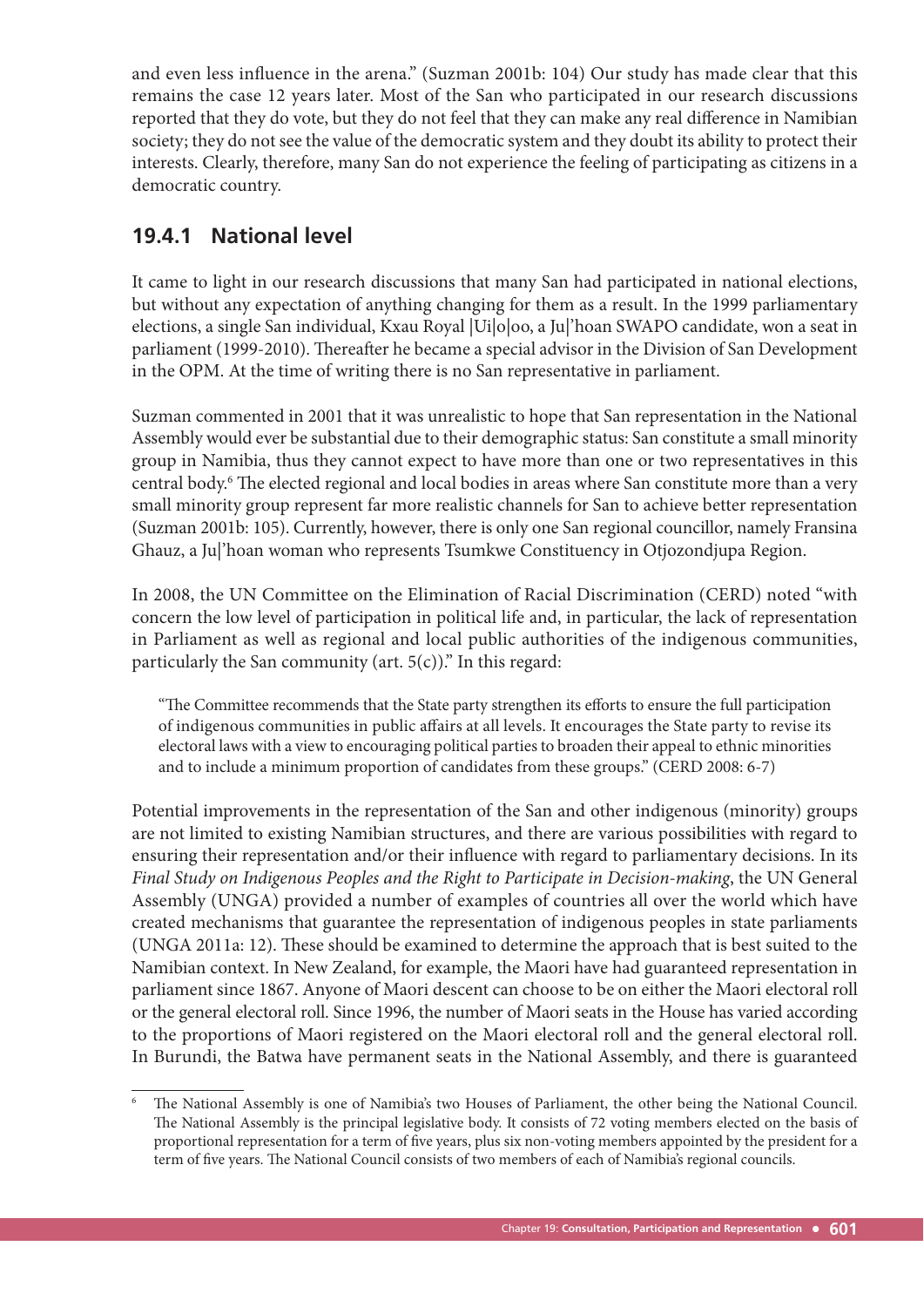Batwa representation in the National Land Commission. UNGA also indicates that proportional representation electoral systems can assist to get indigenous individuals elected to state parliaments (UNGA 2011a: 9-11). The creation of internal bodies to influence parliamentary decision making is another way to improve indigenous people's influence in national politics: "the ability of indigenous people to influence parliamentary decision-making is enhanced when parliaments create internal bodies to address matters of central concern to indigenous peoples, such as the Indigenous Affairs Commission in the Mexican Congress, which can influence the drafting of laws" (UNGA 2011a: 10).

Thus there are a number of ways to ensure San participation in parliament, or at least to ensure that the San can directly influence decisions taken by parliament.

### **19.4.2 Regional and local government**

The participation and representation of San at regional and local levels is minimal in most regions and constituencies, as few San are ever elected to regional councils or town or village councils.

As mentioned in the previous subsection, currently only one San person is a regional councillor, namely Mrs Fransina Ghauz (Ju|'hoansi), who replaced Mr Kxao Moses ‡Oma who died in 2012. Mrs Ghauz hails from the Tsumkwe area, where San are the majority population group, and have, compared to other areas, the most stable structures of participation and representation. (Former MP Kxau Royal |Ui|o|oo also hails from this area.) Although most community members had voted for the Ju|'hoan candidate, participants in our research discussion on the applicable topic complained about the lack of feedback from the regional councillor (and from Hon. |Ui|o|oo during his term as MP), which implies that the community members were uncertain as to whether or not their interests were being properly represented.

In other areas there is no San representation in regional and local government structures. Research discussion participants at several sites (e.g. N‡a Jaqna Conservancy and Farm Six) said that their (non-San) regional councillors visited them only at election time, promising significant changes to get votes, but none of the pre-election promises materialised after the elections. The Namibian San Council wrote the following in its submission to the Special Rapporteur on the Rights of Indigenous Peoples, James Anaya, in September 2012 (Nakuta 2012b: 12): "The San community is still not adequately represented in political structures and decision-making processes; not in parliament. Yet, in the areas where San are[,] political parties used food and tobacco during elections times to campaign."

San participation and representation on village development committees (VDCs) and constituency development committees (CDCs) varied across the regions. In Omaheke, for example, the Desert Research Foundation of Namibia (DRFN) played a supporting role in facilitating communication between the San and local and regional government structures. The DRFN engaged the regional councillors representing Steinhausen, Kalahari and Otjombinde Constituencies to secure the acknowledgment of the farm management and development committees (FMDCs – composed of San and others elected by the communities) at the Skoonheid, Drimiopsis and Donkerbos-Sonneblom resettlement farms as VDCs within the decentralised structures of the Ministry of Regional and Local Government, Housing and Rural Development, i.e. the Regional Council. The DRFN also successfully negotiated to ensure that, in principle, two VDC members are allowed to attend CDC meetings. Thus opportunities have been created for San participation in local- and constituencylevel decision making. It remains to be seen whether practical challenges (e.g. holding regular CDC meetings and transporting VDC members to the constituency office and back) can be overcome.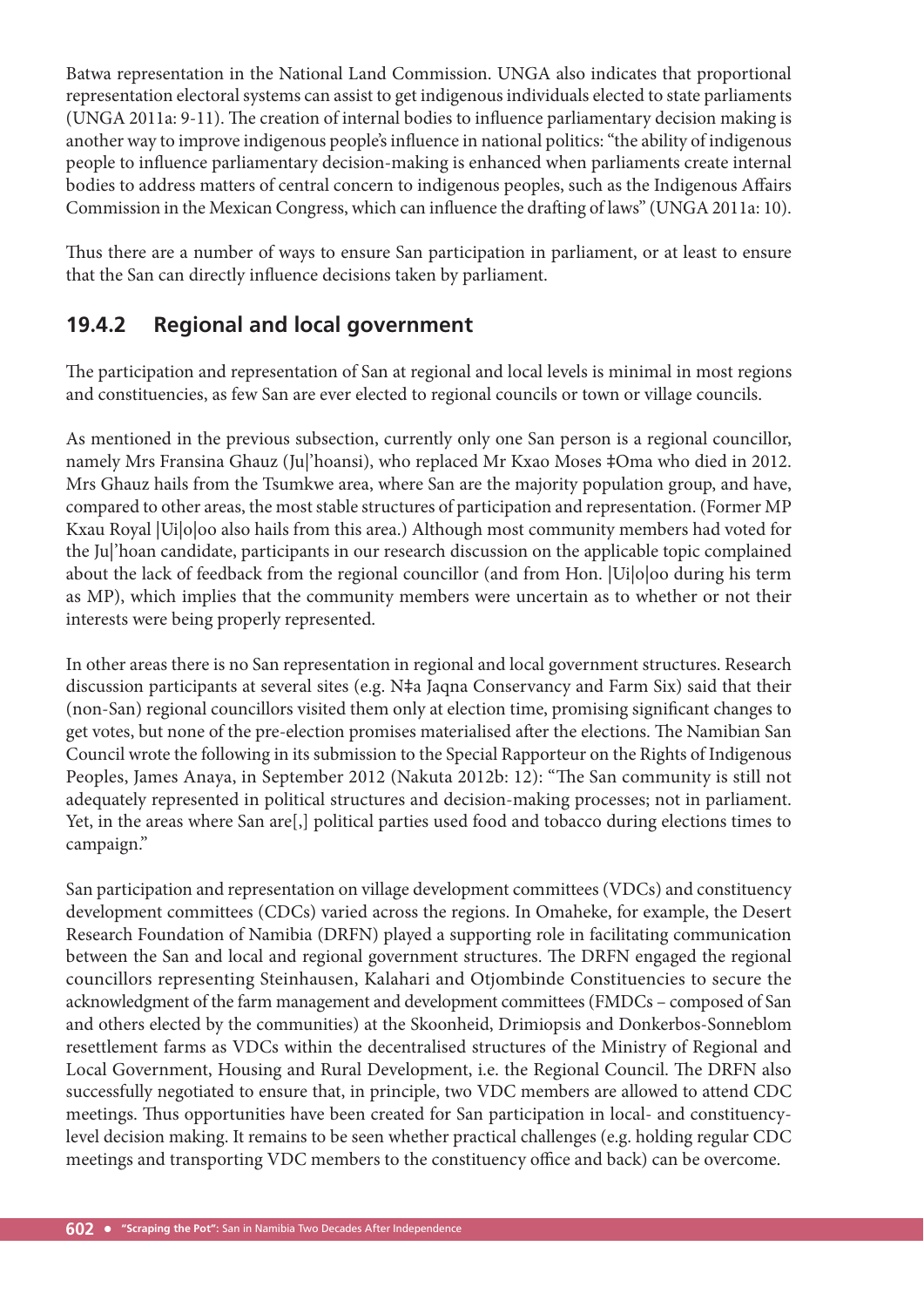In Nyae Nyae and N‡a Jaqna Conservancies, where San are the majority population group, San were represented on VDCs, and in Oshivelo (Oshikoto Region) there were two San representatives on the CDC – however most of the discussion participants were unaware of this body. At many sites, discussion participants did not report that there were any San members of the VDCs or CDCs. The Hai||om in Outjo (Kunene Region) seemed to be more actively involved in community politics: there had been a Hai||om candidate for municipal councillor (although he was not elected) and in 2013 there is a Hai||om mayor. At some sites in Kavango Region, the San felt that the neighbouring ethnic groups did not want them being part of the VDCs, and at one site (i.e. Ndama), there was even a separate VDC for the San. In the Bwabwata National Park (BNP), where the San are the majority population group, the VDCs did have San members, but apparently these bodies were not functional at the time of our research. In Caprivi Region, discussion participants did not report any involvement in VDCs, but a Khwe man from Mulanga village was a member of the Mashi Conservancy Committee. In Amarika village in Omusati Region, where the majority of the residents are San, there were San on the VDC and the CDC. In Ohangwena Region, the only San member of any VDC was a !Xun man from Ekoka Resettlement Project. There was also an FMDC for the San at this project, consisting of Hai||om and !Xun elected by the community. Selected members of this FMDC also represented the community at stakeholder meetings pertaining to San development at regional level.

In general, however, at the sites where the San were represented on decision-making bodies (e.g. VDCs and CDCs), they had little hope that their participation in these bodies would enable them to influence decisions about their development.

### **19.4.3 Political alienation**

In general among the San at our research sites, there was a widespread perception that voting or active participation in political processes did/could not make any difference to their lives. Many San across the regions share the feeling that only via the 'right' social/political networks could a person achieve something (mainly individual improvement), and that the San, for the most part, have no access to such networks. However, some San try to make their voices heard through political parties (most often the ruling party); for example, a Haillom man in Okaukuejo was a member of the SWAPO committee and thus could raise San community concerns about local politics and 'unfair' allocation of resources (i.e. jobs). In other cases, San had joined political parties specifically to increase San access to services or networks. However, even in these instances, the communities concerned expressed a considerable degree of scepticism as to whether the individuals associated with political parties would really bring any improvements for the community as a whole, or would just increase their individual benefits through these networks.<sup>7</sup>

Discussion participants at many sites characterised their status in Namibia in terms of exclusion from the mainstream, and stated that they felt left behind in national development. Many were very frank in expressing the perception that their lives under the apartheid administration were better than they are today.<sup>8</sup> The reasons provided for this evaluation varied according to circumstances. In the commercial areas, for example, major factors were the former employment of San on the farms, the provision of rations, the possibility of gathering veldfood and hunting (although the latter was limited), and better access to government services. For many San in communal areas,

<sup>7</sup> In this context it is important to reflect on the extent to which San traditional egalitarian structures and levelling mechanisms inform complaints that only individuals would benefi t from their own initiatives.

<sup>8</sup> The San in Ohangwena and Omusati regarded the period before Independence as worse for them in terms of their overall quality of life, mainly because of the various restrictions placed on people in the area due to the war between the People's Liberation Army of Namibia (PLAN) and the South African Defence Force (SADF).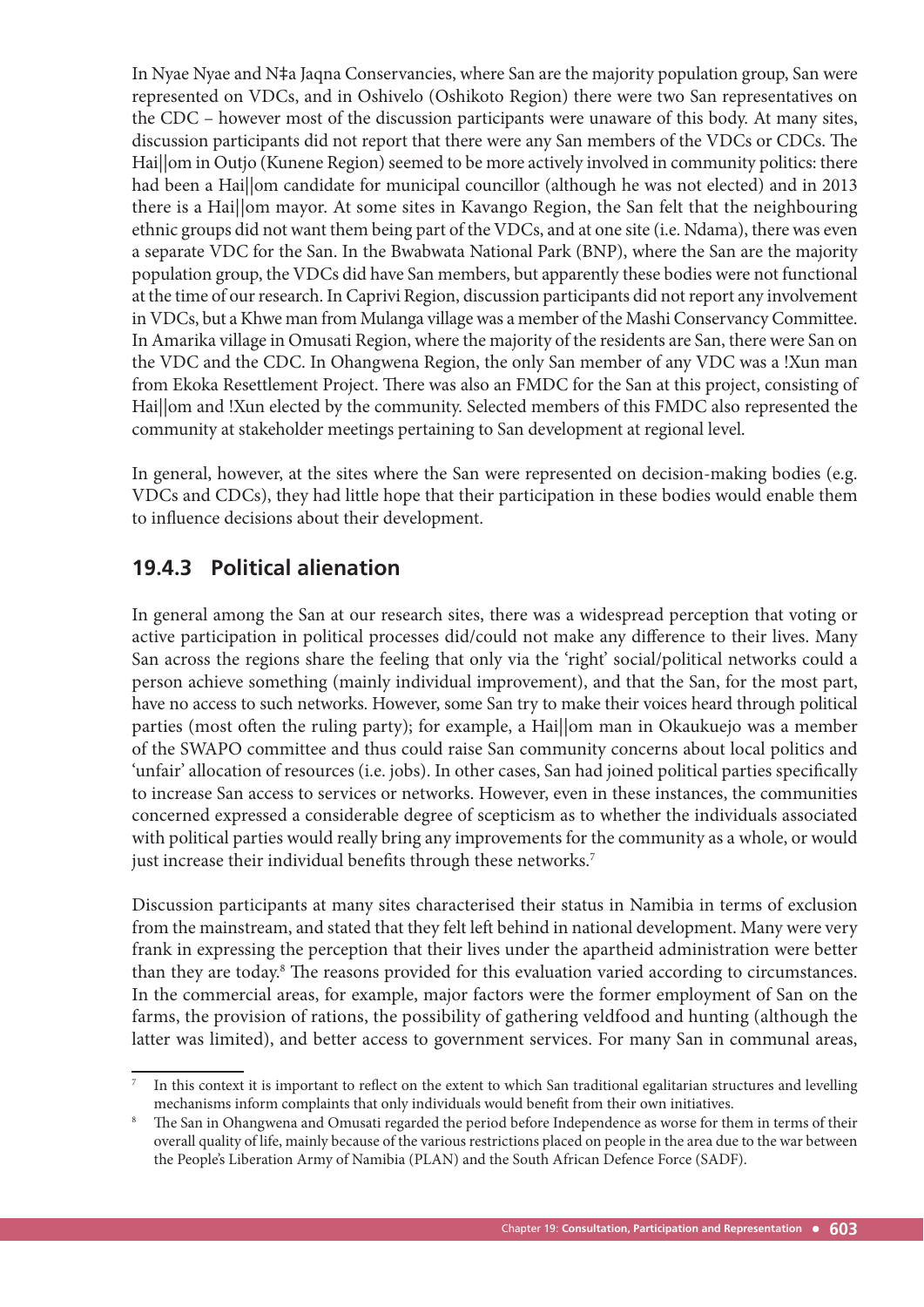better access to veldfood and game in former times was the main reason for their appraisal. San complaints about their lives today as compared to life before Independence should be understood in relation to their expectations and aspirations two decades after Independence, and not only relative to their status under the colonial administration. Indeed, though they still face numerous challenges, much as improved for the San (e.g. infrastructure and access to services).

Some overall challenges regarding the establishment of representative structures became evident In the course of our research, and these are analysed in the next section. This analysis provides the background for the subsequent section in which we analyse other representative structures and their specific challenges.

# **19.5 The challenges for representative structures outside mainstream politics in San communities**

The development of representative structures for San communities at local, regional, national and sub-continental levels is imperative for San to have a proper voice in their own development and to determine the course of such development. In this regard, our study has identified three overall and interconnected challenges:

- 1) Former leadership structures.
- 2) The legacy of colonial politics chiefly the issues of land dispossession, low levels of education, and marginalisation.
- 3) The lack of a common San identity.

### **19.5.1 Internal leadership structures in the past**

As discussed at length in Chapter 15 on culture, discrimination and development, San societies were strongly egalitarian in the past. Thus, until recently, the various San communities lacked a strong internal hierarchical structure with formal leadership roles, as such a model did not accord with their egalitarian values. Hays has pointed out the following in this regard:

"The full impact of such firmly embedded social ideals is often underestimated ... The ways in which a recent tradition of strict equality and related understandings of fairness express themselves in circumstances of increasing inequality, in which a few individuals are promoted above others, can create enormous difficulties as a whole, and in particular for those who are successful. Reactions to such individuals often include jealousy, expressed in resentment, as overt or subtle refusal to cooperate, or as increased pressure to share food or material wealth." (Hays 2004: 242-243)

In Chapter 15, in describing the nature of the former leadership structures in more detail, we noted that San headmen/women – who Lorna Marshall had observed to be "as thin as the rest" (see page 512) – were held to be 'first among equals', but this status was fraught with contradictions. For example, they were supposed to be generous, unassuming, unaggressive, modest and soft -spoken, yet at times their actions had to be strong and decisive. Nowadays, despite some changes in the leadership model (e.g. the introduction of government-recognised TAs), the egalitarian values live on, and still pose conflict in some San communities. For example, official leaders or community representatives may now receive various forms of remuneration (stipends, subsistence and travel (S&T) allowances, reimbursements of travel expenses, etc.) from the government, NGOs and other stakeholders. They therefore sometimes face allegations from their communities, which might believe that their representatives are supposed to share their remuneration with the rest of the community (or their extended kinship network); furthermore they are accused of a range of vices including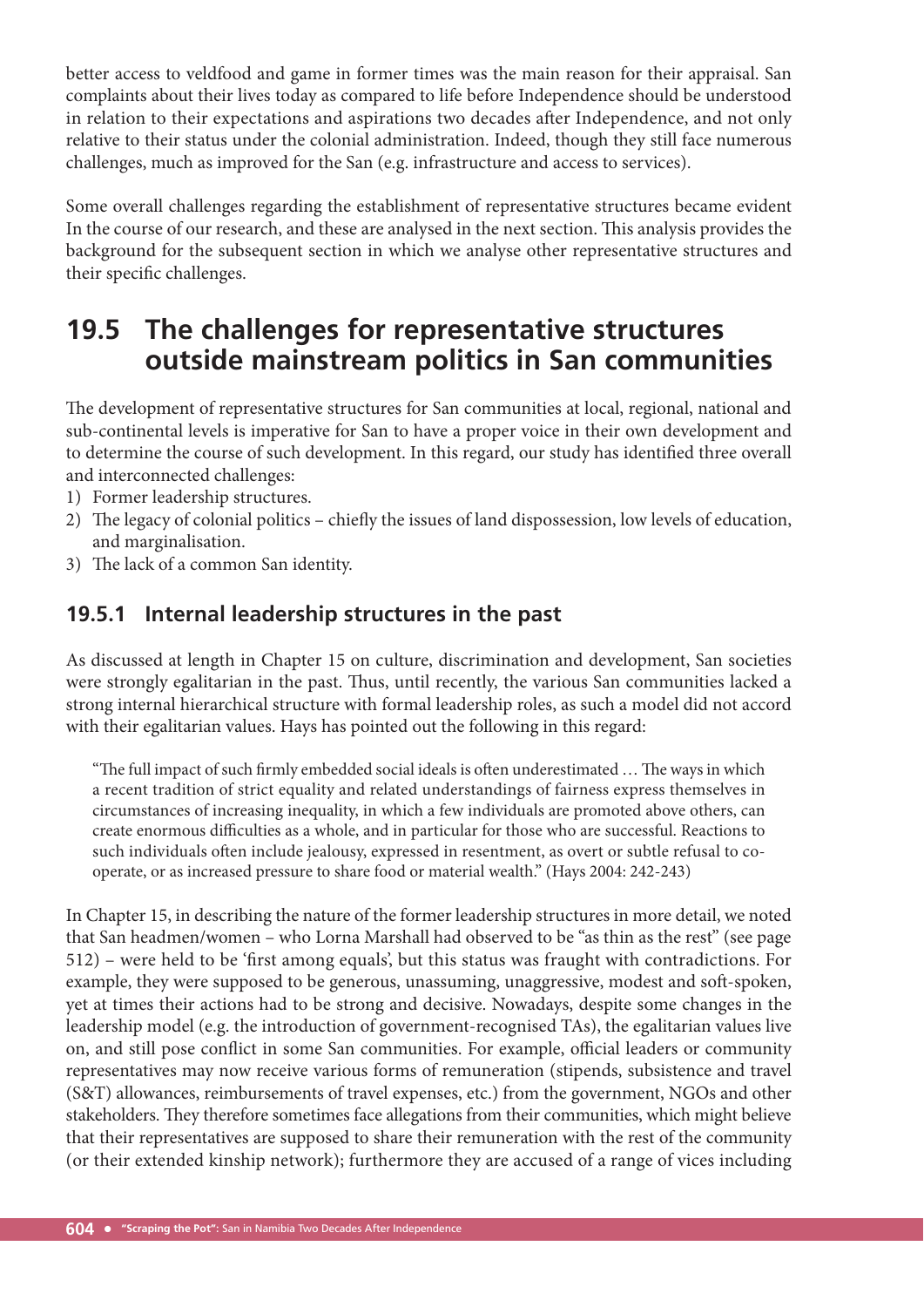self-interest, bribery, corruption and nepotism. This pertains not only to TA office-bearers, but also to other San leaders and community representatives, such as those working for NGOs. In view of such allegations, it is hardly surprising that many San hesitate to become representatives of their communities. The general perception among our study participants was the same as that of the respondent quoted by Marshall in 1976: "all you get is the blame …" (see Chapter 15 page 512).

A few San do present issues at higher levels such as international fora – for example via the Working Group of Indigenous Minorities in Southern Africa (WIMSA) – but some who undertake such efforts have had to move away from their communities to do be able to do so 'unfettered', and this situation brings its own set of challenges (see section 19.7.3, page 611).

#### **19.5.2 The legacy of colonial politics, including land dispossession, social fragmentation, low levels of education, and marginalisation**

Some of the challenges originating in former leadership structures were exacerbated by colonial politics, the key challenges being social fragmentation and low levels of education. In the colonial period, the loss of land and the need to provide labour in exchange for a livelihood resulted in the fragmentation of San societies at all levels of organisation, and the loss of freedom of movement and association aggravated this social fragmentation. Following are just three prime examples of what transpired for San in the colonial period:

- a) Many Hai||om, Ju|'hoansi, Naro and !Xoon became commercial farmworkers in what are now Oshikoto, Kunene, Otjozondjupa and Omaheke Regions, and the Hai||om lost their access to Etosha, which was the core area of their ancestral lands.
- b) The land in Ohangwena, Oshana and Omusati Regions (now communal land) where the !Xun and Hai||om used to live was proclaimed as 'Owamboland' under the Odendaal Commission, hence the San could not retain collective rights over land in that area (or at least, these were very rare).
- c) The war for independence brought major changes in settlement and subsistence practices for the !Xun, Hai||om and Khwe.

For the San who lived and worked on commercial farms (a), the paternalistic and authoritarian nature of farm life meant that all authority was vested in the white *baas* (boss). In San communities living in the homelands of other ethnic groups (b), egalitarianism and the concept of sharing were emphasised and strengthened. In both of these contrasting situations, individual leadership or advancement was impossible (Suzman 2001b: 108). In short, the various San groups faced significant socio-political change and were forced to confront the challenges of social fragmentation, and this situation did not encourage - indeed it utterly stifled - the establishment of formal representative structures.

Another legacy of colonialism is the prevailing extremely low levels of education among the San elders (discussed in Chapter 16 on education). The younger San have attained higher levels, but these are still relatively low. A certain measure of education facilitates participation and representation in the wider public sphere – in Namibia and in international contexts – but, as Chennells et al. recently observed, elected San leaders are often less charismatic than those assuming key roles in the daily management of the community (often referred to as 'natural leaders'). "Leaders at times are elected simply because of their high education levels or their membership to certain families." (Chennells et al. 2009: 184) This observation points to another problem: the (perceived) requirements of official leadership, such as being able to communicate with government officials, NGOs and international donor organisations, and/or being capable of presenting the plight of the San to international fora.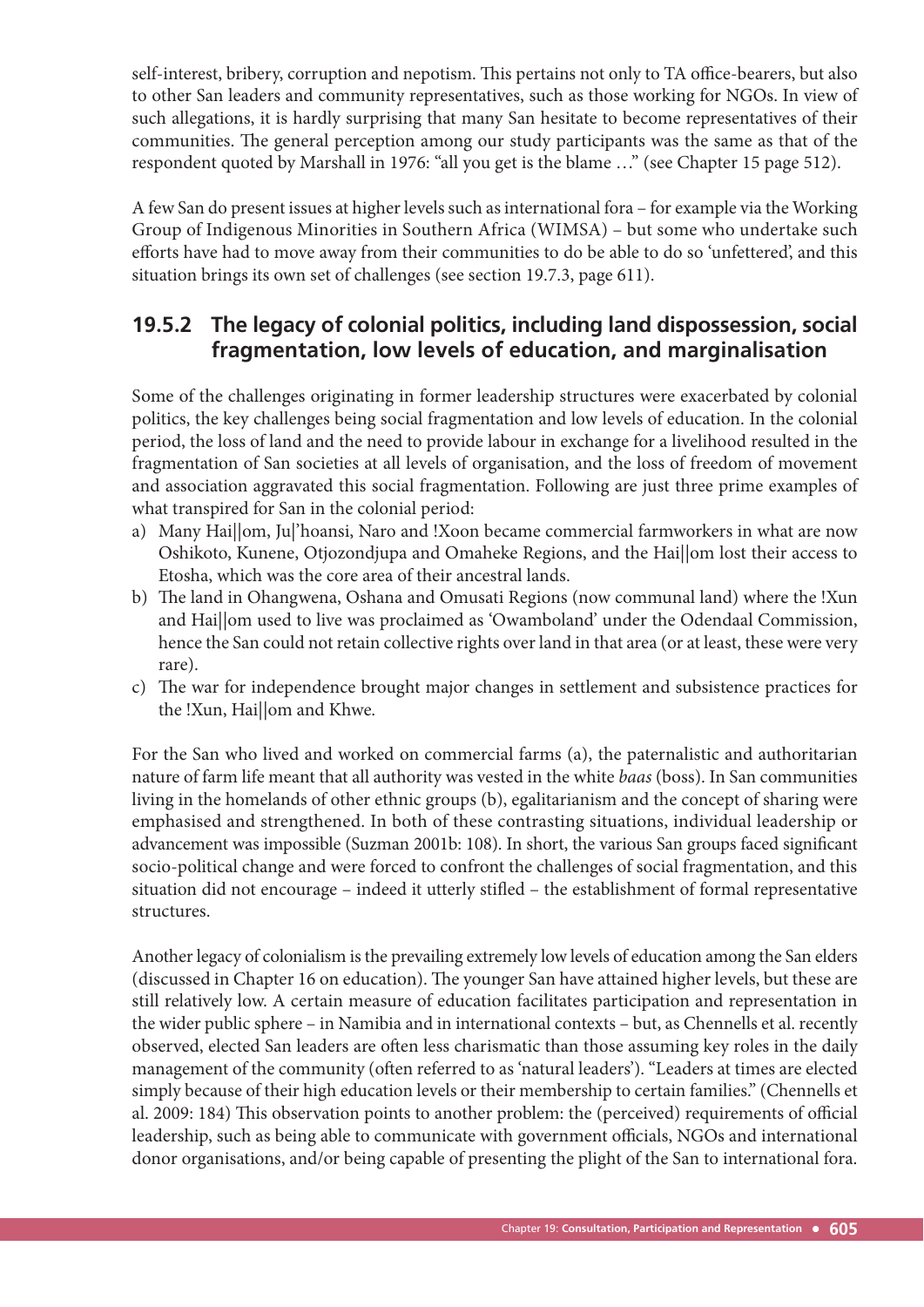This reasoning regarding requirements for official leadership is clearly reflected in two Hai||om elders' explanation as to why the community elected one of their former chiefs, Mr Willem |Aib, in the 1990s - although the government never formally recognised him: he was proficient in English and knew "how to find offices" (Dieckmann 2007b: 324). Leaders have to be mediators between their communities and the wider public, therefore language and a lack of basic understanding of how Namibia operates in the international context might be obstacles for most San who wish to become official leaders, even if they possess personal charisma, wisdom and integrity. For example, Chief Langman, the recognised chief of the Ju|'hoansi in Omaheke, pointed out in our interview with him that language differences hamper interaction with high-level officials. This encapsulates a key dilemma for San communities: usually, the role of leader requires social skills and a certain degree of life experience, but in San communities it is often the case that those who possess these attributes lack the level of education deemed necessary for representative or leadership roles, whereas those who have a better level of education lack the life skills needed for effective leadership.

The task of liaising effectively between grassroots communities and international organisations such as the United Nations requires much more than simply being an accepted community leader or having a certain educational background; it requires a set of skills which are found only rarely in any average populace, and even more rarely in San communities due to their social and educational marginalisation. Begbie-Clench has pointed out the following in this regard:

"[Indigenous representative organisations have to possess the skills needed to ensure that representation is] translated from the international to the local, not just in language but also in concepts and culture. [They] must develop two 'interfaces', one between the organisation and the community and one between the organisation and third parties critical for representation, hence administering three, in some senses hierarchical, spheres of knowledge, culture and communication – the indigenous populous, external stakeholders holding political and economic resources and that within the organisation." (Begbie-Clench 2011: 13).

### **19.5.3 Lack of a common San identity**

A third issue cannot be ignored as a challenge to the establishment of San representative structures: our research made evident that a common 'San identity' is missing at grassroots level. Community members identified themselves as belonging to a specific San language group in a defined area, rather than as simply 'San' (a term which many do not like), and the lack of a common language further complicates the issue of identity. However, due to the similarities in the languages, cultures and livelihoods of these different groups, their categorisation as a single group referred to as San, Saan, Bushmen or Basarwa has persisted for centuries. In a development conference in 1993, the San representatives agreed that 'San' was the most neutral term for political use (Suzman 2001a: 4), and this was reiterated at WIMSA's first Annual General Meetings in 1996. Organisations such as WIMSA have tried to foster a common San identity – or a kind of 'indigenous peoples' identity – in order to approach problems more effectively at national and international levels. Indeed, San individuals involved with NGOs (especially WIMSA), and those directly involved with the OPM's San Development Programme, are observed to identify strongly with being 'San' – more so than the average community member.

The OPM does not differentiate between the San groups, and in many instances employs a 'onesize-fits-all' approach to "integrate the San into the mainstream of economy", thereby disregarding the different aspirations and circumstances of the different communities. Still, a strong unifying

<sup>9</sup> See www.sandevelopment.gov.na.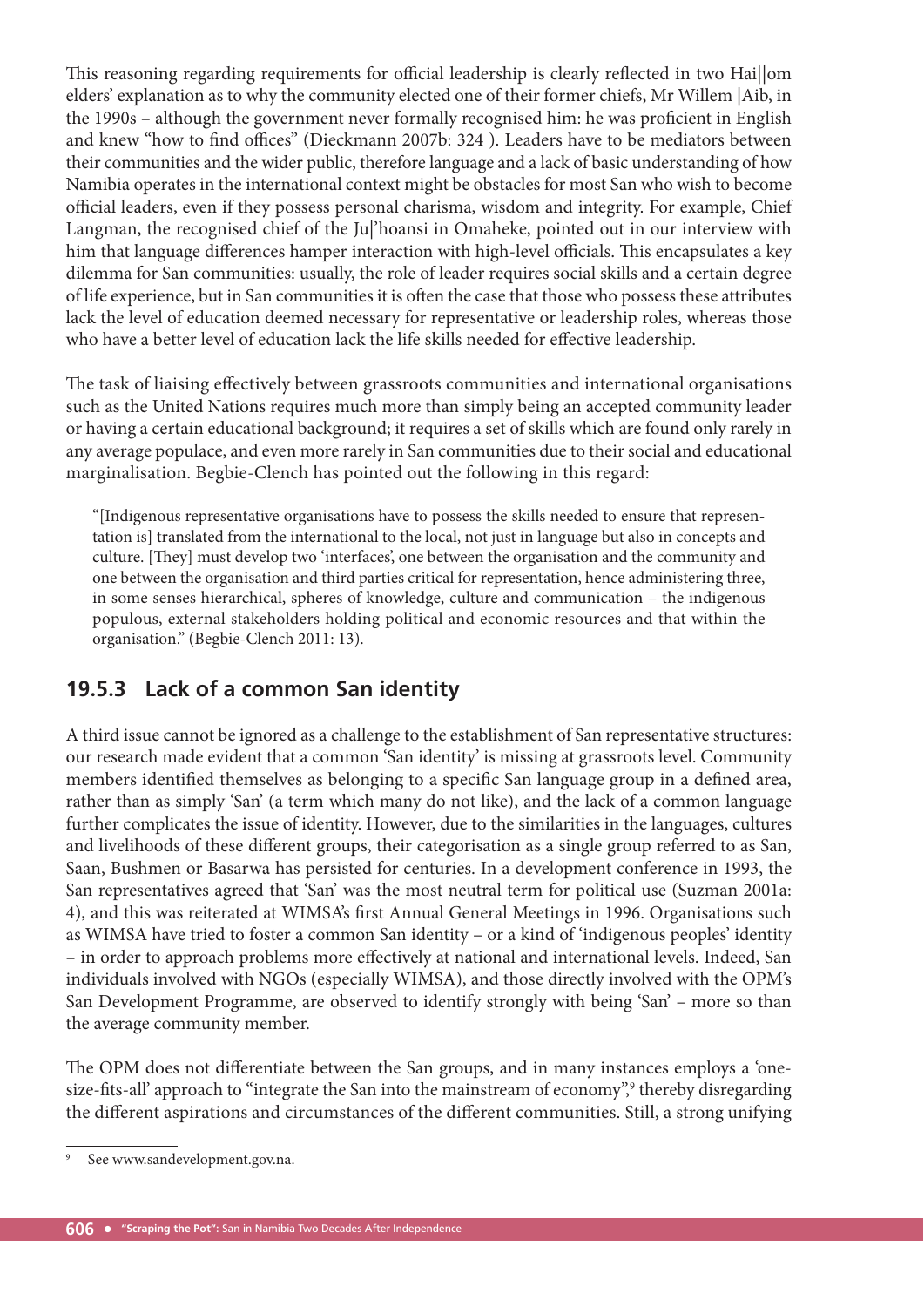'San' or 'indigenous' identity can certainly help the San to find a common voice and to make it heard. An overall common identity does not evolve overnight, but it might develop over time if the members of the various communities come to recognise the opportunities and benefits connected with an 'indigenous' identity, and if they can acquire the capacity necessary for greater political organisation and find ways to achieve such organisation.

# **19.6 Representative structures**

### **19.6.1 Traditional authorities (TAs)**

Article 66 of the Constitution of Namibia acknowledges that customary law is an original source of Namibian law, thus all customary law institutions are implicitly recognised insofar as they are consistent with the Constitution generally. Article 102 deals with the "Structures of Regional and Local Government", and Article 102(5) provides for the establishment of a Council of Traditional Leaders, composed of chiefs, headmen and traditional councillors, to advise the President on the control and utilisation of communal land, and on all other matters that the President may refer to it for advice. The Council of Traditional Leaders Act 13 of 1997 was passed to give effect to this constitutional provision, and the Traditional Authorities Act 17 of 1995 (repealed and replaced by the Traditional Authorities Act 25 of 2000), made formal provision for the statutory establishment and recognition of Traditional Authorities (TAs) and chiefs, and specified their powers and duties.

To date the government has recognised five San TAs: the Hai||om TA in Kunene, Oshikoto and Oshana Regions; the !Xun TA in Otjozondjupa Region; the Ju|'hoan TA in Otjozondjupa; the Ju|'hoan TA in northern Omaheke Region; and the !Xoon TA in southern Omaheke. The San in Kavango, Caprivi, Omusati and Ohangwena Regions are still under the jurisdiction of the TAs of other ethnic groups. The majority of the Khwe in West Caprivi (i.e. the part located in Kavango Region) have fought for over a decade for the recognition of their TA, but the Mbukushu chief insists that they fall under his authority – and he has integrated several Khwe men into his TA structure. In Caprivi Region, where the Khwe resort under the Mafwe TA, there have been fewer conflicts between Khwe and Mafwe as compared with the Khwe and Mbukushu in West Caprivi, and the Khwe in Caprivi have made fewer requests for their own TA. It appears that the Khwe in Caprivi have more confidence in the Mafwe TA than the Khwe in Kavango have in the Mbukushu TA, possibly due to historical ties between the Khwe and Mafwe. Some of the villages visited for the study in Omusati were headed by San headmen who were part of the respective Owambo TA structures. Similarly, in Ohangwena, some sites had San leaders who reported to the Kwanyama headman who was part of the Kwanyama TA structure.

Most of the San participants in our research discussions regarded the TA institution as an important instrument for making their voices heard, and as an institution that plays a crucial role as mediator between a community and the government. Since the recognition of San TAs – and especially since the establishment of the SDP in the OPM – the government has regularly consulted the San TAs on development-related issues in their communities. Some of the San TAs interviewed for this study underscored that the government's acknowledgement of them had made it easier for them to claim the delivery of government services or the support of government agencies.

Each TA consists of the chief and 10-12 councillors (junior and senior) – thus each chief has his/her own body of representatives. As the councillors are residents of villages and farms spread across the area of jurisdiction of the chief, they provide – or are meant to provide – regular opportunities for the consultation and participation of the communities in the TA area.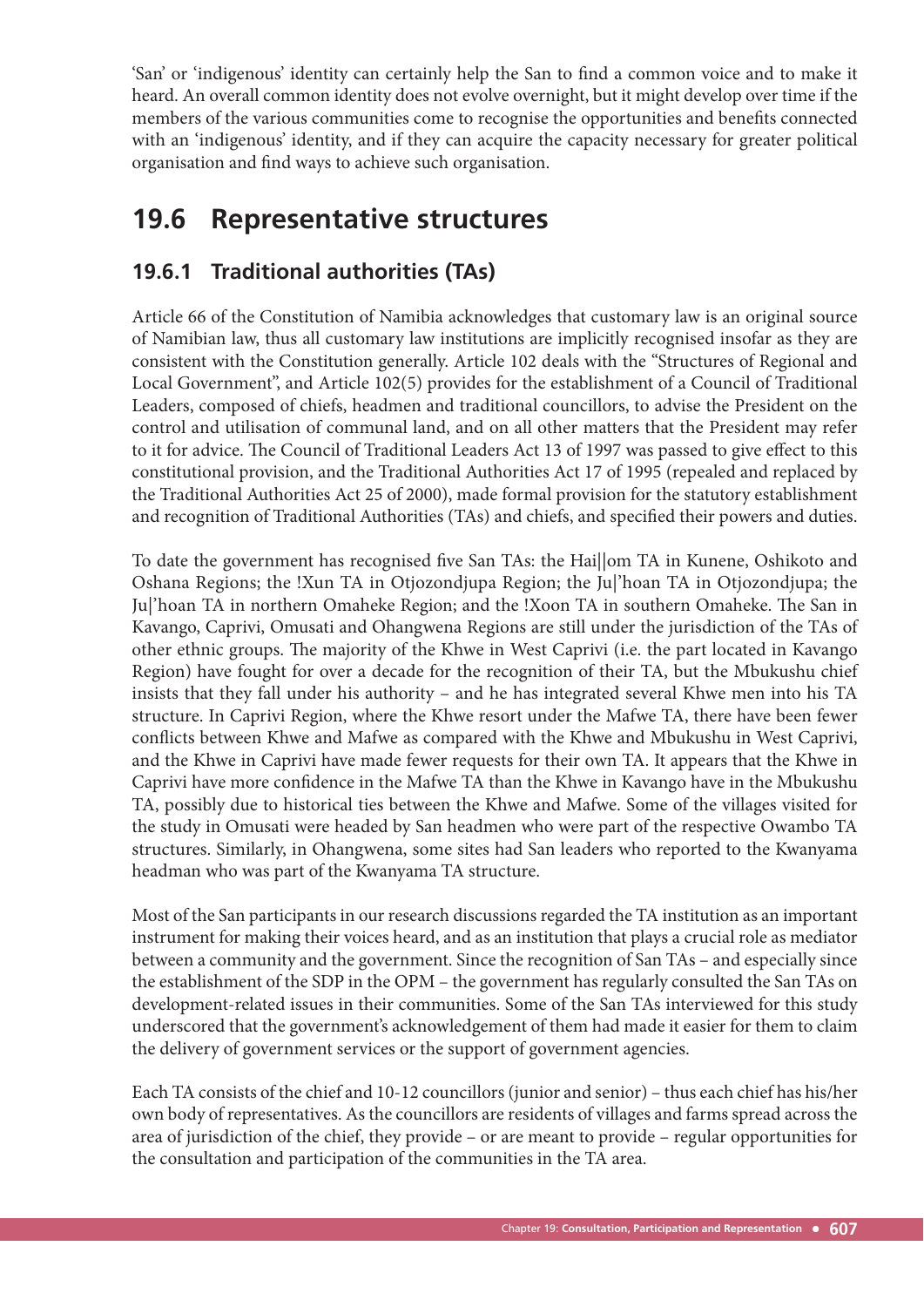Nevertheless, as mentioned in various parts of this report (e.g. Chapter 3, page 35), three of the five recognised San TAs – i.e. the !Xoon TA in Omaheke, the !Xun TA of N‡a Jaqna Conservancy and the Hai||om TA in Kunene, Oshikoto and Oshana – have been facing serious challenges in respect of community support. Participants in our research discussions in the applicable regions complained that their respective TAs were disposed to one or more of the following: nepotism/ favouritism, a lack of transparency and communication, pursuing personal interests instead of community interests, and corruption. This situation is attributable to the following issues:

- 1) The former leadership model in traditional San societies made no provision for a single chief to have authority over a very large group. Conversely, the Traditional Authorities Act (TAA), in accordance with other customary systems in Namibia, requires the appointment of such a chief, who will have jurisdiction "over the members of a traditional community in respect of which it has been established". San chiefs thus lack internal or historic role models.
- 2) Under the South African colonial administration, the land dispossession to which the San were subjected, and their consequent social fragmentation, made the establishment of stable overall leadership structures virtually impossible.10
- 3) There is a lack of effective control mechanisms in place to monitor the performance of TAs on behalf of their communities, and more importantly, on behalf of the state.
- 4) The remuneration of the TAs by the state, and the state's provision of assets for their use (e.g. 4x4) vehicles and offices) carry the potential to incite disagreements between communities and the state.
- 5) The process of removing a chief in accordance with the TAA is very cumbersome and timeconsuming.<sup>11</sup>

These issues make clear that San TAs are 'neo-traditional' authorities as opposed to traditional authorities per se, and that this poses a number of challenges for them.12 (It should be noted that these issues are not all specific to the San; some other TAs in Namibia also face some of these issues.)

Chennells et al. have reported that WIMSA has attempted to formulate 'terms of reference' for San leaders in southern Africa over the years. At a consultative workshop in November 2006, attended by over 30 San leaders, 'leadership' was identified as one of the ongoing problems that prevented the San from achieving their goals. In group discussions, the San leaders themselves listed the following issues that stood in their way: a lack of management training and skills; the lack of a work ethic; the lack of a proper support system; the abuse of power; and a lack of accountability to their communities (Chennells et al. 2009: 183-184). Our study has found that the problems are by and large the same seven years later, and it is evident that the TAs (as an institution) still have a long way to go in their efforts to serve effectively as representative structures for San communities.

There is another important issue to consider: the government deals mainly with the TAs of the San communities, whereas NGOs work mainly at grassroots level – either with CBOs or directly with community members (which is not to say that they ignore the TAs), and these differing approaches of the government and NGOs sometimes creates even more divisions within the communities: the TAs become government-orientated and occasionally unreceptive to NGOs, while the CBOs and grassroots community members tend to be critical of the TAs and more positive about the work of

<sup>&</sup>lt;sup>10</sup> One exception is the case of Martin Ndumba, a Khwe headman in the area now referred to as West Caprivi, i.e. Bwabwata National Park (BNP), whom the South African Administration installed as Paramount Chief of the Khwe in the 1950s (see Chapter 10 on the BNP).

<sup>&</sup>lt;sup>11</sup> This point is based on the experience of staff of the Legal Assistance Centre (LAC) who were approached in the past for legal advice and representation in a number of cases where non-San communities attempted to establish a new chief in accordance with the TAA.

<sup>&</sup>lt;sup>12</sup> For an overview of academic discussions on neo-traditional authorities and the analysis of the establishment of one San chief, see Schwab 2012.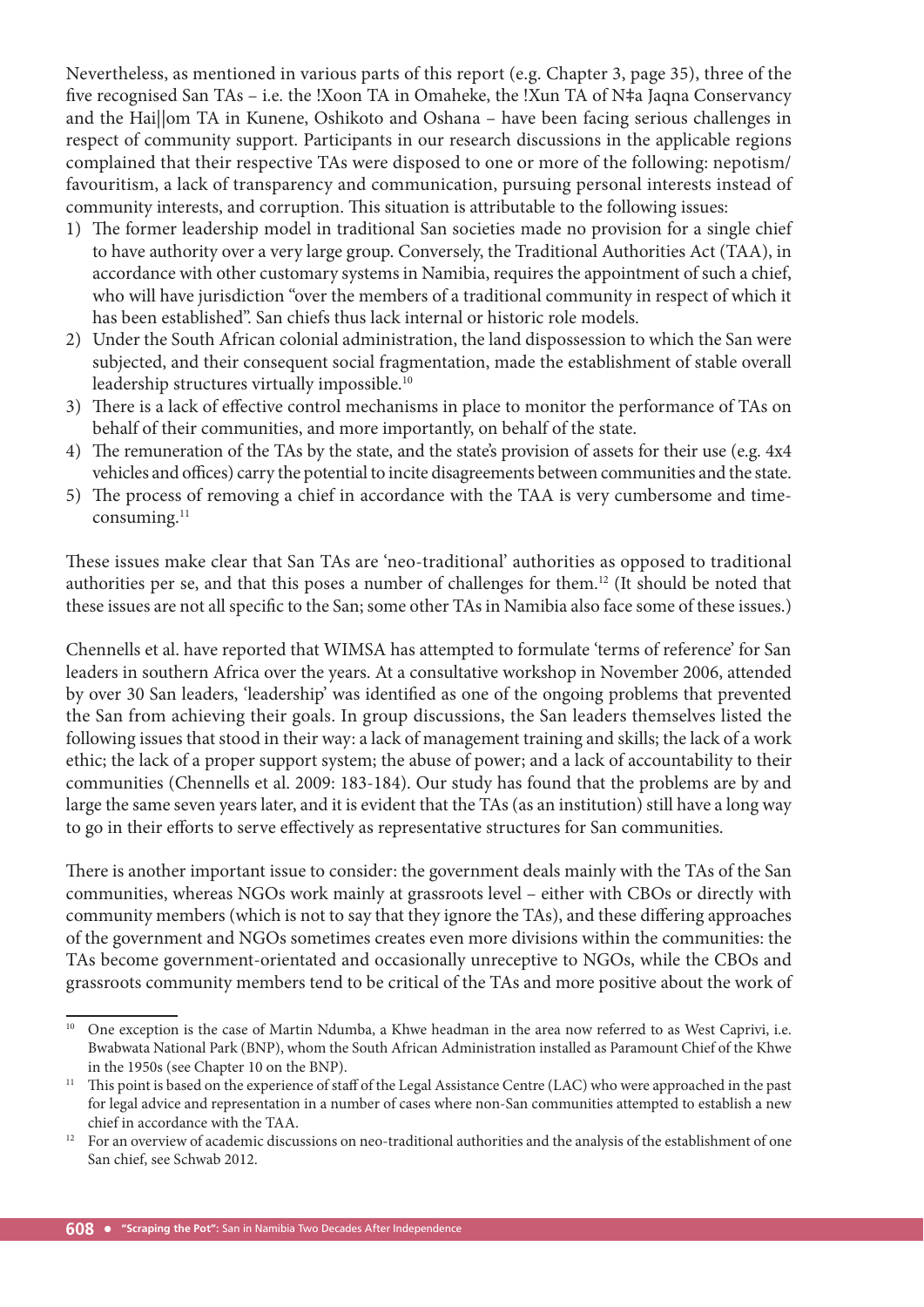NGOs.<sup>13</sup> This does not make for easier cooperation between the government and the NGO sector, despite their dependence on one another.

### **19.6.2 Namibian San Council**

The Namibian San Council, established in 2006, is one of the main stakeholders in San development (see Chapter 3, page 36). This body presently has 14 members: one representative of each of the six TAs (Hai||om, !Xun, Ju|'hoansi of Nyae Nyae, Ju|'hoansi of northern Omaheke, !Xoon of southern Omaheke, and the unrecognised Khwe TA in West Caprivi); representatives of six San CBOs in the applicable areas; and two representatives of the San of Ohangwena (!Xun and Hai||om) who still have no TA. WIMSA provides the following overview of the work of San Councils:

"San Councils are elected representative bodies that work to conduct important advocacy work on behalf of national San communities. Composed of members elected by local communities and San organisations, [these bodies] bring together and strengthen existing leadership structures, putting communities in a better position to influence decision-making processes at different levels, and to link up with the international indigenous rights' movement."<sup>14</sup>

With support from the Spanish Agency for International Development Cooperation (AECID) and the International Labour Organization (ILO), WIMSA organised a series of training workshops for the council in 2012, the overall objective being to "capacitate members of the San Council and assist the Council into graduating into an action-driven and functional organisation" (Nakuta 2012a: 1). A SWOT (strengths, weaknesses, opportunities, threats) analysis was facilitated in the first workshop. The following, inter alia, were strengths, weaknesses, opportunities and threats identified:

- **Strengths:** the council members understand San issues; the council takes independent decisions; there is good communication between the members.
- **Weaknesses:** the council is not yet registered and not yet recognised; not all San groups in the country are represented on the council; there is a low level of education among the members; there are not enough outreach activities targeting the San communities; council meetings are not convened regularly; and capacity is low in terms of skills.
- Opportunities: close cooperation with the Office of the Ombudsman; the existence of the OPM SDP; sympathetic organisations such as WIMSA, LAC, DRFN and ILO; and recognised TAs.
- **Threats:** too many other organisations are working on behalf of the San, due to the council's lack of capacity, the lack of San in the OPM Division of San Development, financial constraints and donor dependency (Nakuta 2012a: 1-2).

A number of workshops have taken place subsequently.15 Only recently, the position of San Council Coordinator has been filled by a young !Xun woman, namely Metha Goaseb.

None of the communities visited for this study mentioned the San Council as an important tool for San representation. Conversely, in the workshop with San representatives in Windhoek (January 2013) and in interviews with San in Windhoek, the council was said to be a potentially important organisation for the San. Three problematic issues were identified in the workshop and interviews: how council members are elected; the lack of funding; and the council's relationship with WIMSA. It remains to be seen whether the Namibian San Council can eventually become an important representative organisation nationally and internationally.

<sup>&</sup>lt;sup>13</sup> This merely summarises a general tendency; the alliances, hostilities and internal conflicts are much more complex on the ground.

<sup>&</sup>lt;sup>14</sup> See www.wim-sa.org/our-work/advocacy.<br><sup>15</sup> Despite several attempts via email, the resea

<sup>15</sup> Despite several attempts via email, the research team was not able to access the reports on these subsequent workshops.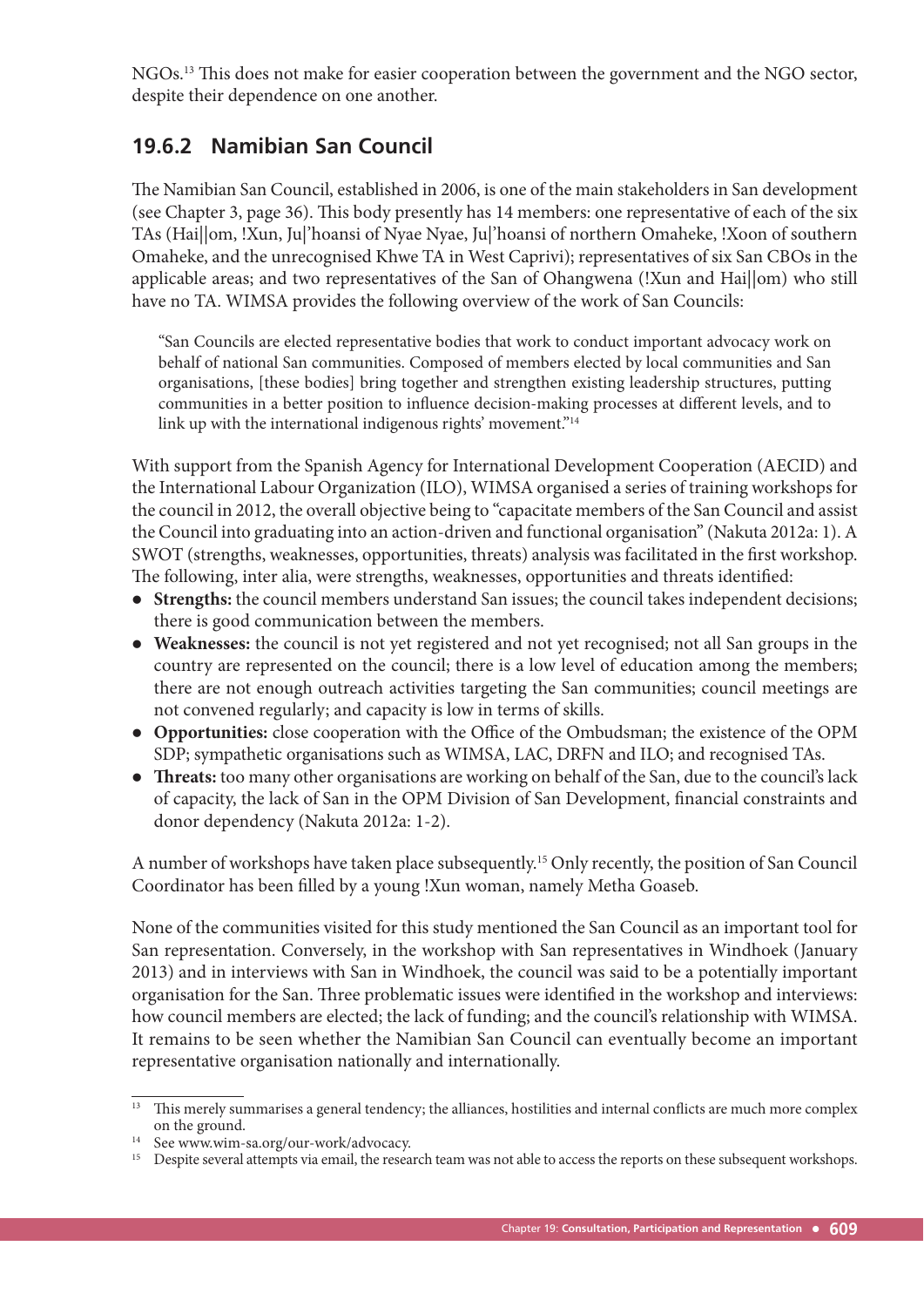## **19.7 Participation and representation in other national and international bodies**

### **19.7.1 Division of San Development in the Office of the Prime Minister**

A priority matter is adequate San representation in the OPM's Division of San Development (DSD), as this institution is meant to be the driving force for San development in Namibia. San participants in the research discussions in the regions and in the workshop in Windhoek complained about the lack of San representatives in decision-making positions in the DSD. As noted earlier in this chapter, the Namibian San Council, in its submission to the UN Special Rapporteur on the Rights of Indigenous Peoples, James Anaya, in September 2012, expressed dissatisfaction with the 'onesize-fits-all' approach employed by government through the DSD, and alleged that many senior government officials "still see and describe San people as useless, lazily [sic] and only awaiting for hand-hands [sic]" (Nakuta 2012b: 9). Indisputably, from the ideological perspective of international principles discussed earlier in this chapter, the government is obliged to ensure adequate San participation and representation in the DSD. Beyond this obligation, increased San participation and representation in the DSD would be an important step for practical purposes: it would increase the success of the projects implemented; and it would facilitate the establishment of mechanisms for the DSD to give feedback to the San communities, and to generally communicate with them.

### **19.7.2 Participation and representation within southern Africa**

Various regional initiatives are underway among the San in Botswana, South Africa, Botswana, and increasingly Angola, with a view to establishing San representation at sub-continental level. One of these initiatives has been the establishment of San Councils in Namibia, South Africa and Botswana.16 Another initiative was WIMSA's consultative meetings with the San Councils and other San organisations in Botswana, South Africa and Namibia in 2012, the objective of which was to determine WIMSA's future mandate as a regional organisation.

Another initiative was the Southern Africa San Rights Conference held in Gobabis (Namibia) in November 2012, supported by Terre des Hommes and Help for Children in Distress, in which the Namibian San Council participated. The theme of the conference was: "Anything for us, without us, is against us!" During this conference, a *Declaration on the Rights and Responsibilities of the San People in Southern Africa* (WIMSA and OCADEC 2012) was developed, in which a number of challenges for San across southern Africa were identified, namely:

- a lack of education;
- a lack of access to documentation;
- a lack of access to basic services, including healthcare facilities;
- loss of cultural identity and heritage;
- a lack of political participation and representation;
- discrimination; and
- a lack of effective and meaningful government implementation of the rights of the San People within the Southern African Development Community (SADC).

The SADC governments were therefore urged to do the following (WIMSA and OCADEC 2012 no page numbers):

<sup>&</sup>lt;sup>16</sup> For more information on regional representative institutions, see Chennells et al. 2009.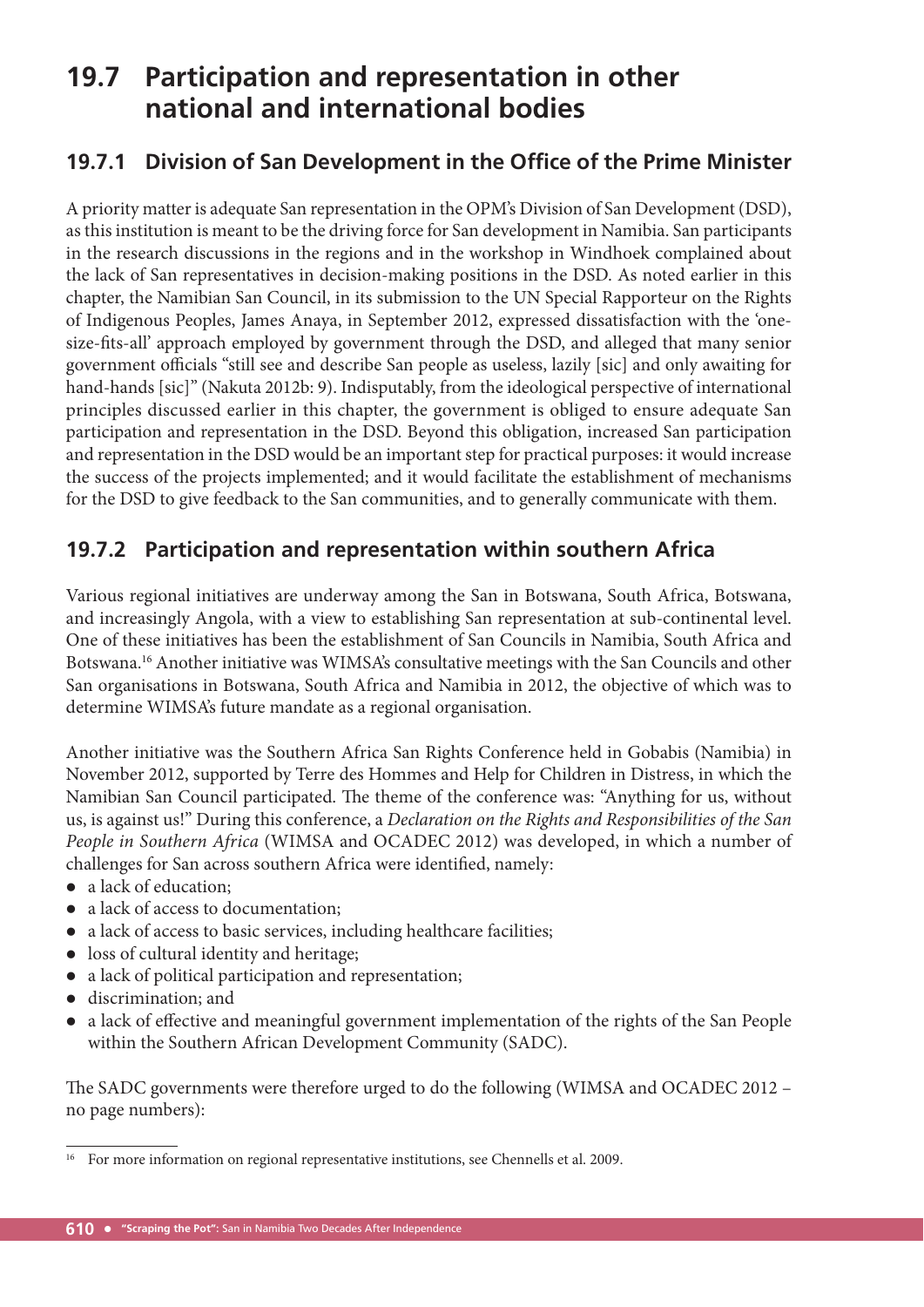- To enact laws and take special measures that are tailor-made for the advancement of the San Peoples' rights and development, in particular, to put in place pro-active legislation and policies for the development of the San Peoples in areas such as education, health, citizenship and the effective protection and perpetuation of their cultural heritage, spirituality and practices;
- To include the San Peoples in all development and other projects and government programmes that are initiated by the State;
- To criminalise discrimination of the San Peoples;
- To sign, ratify and domesticate international treaties for the protection of indigenous and minority groups; and to
- Forge partnerships with civil society, business, the donor and the international community for the effective promotion and protection of the San Peoples' Rights.

The declaration was handed over to the OPM, but to date there has been no official response from the government.

### **19.7.3 Participation in international fora and conferences**

Based on what many Namibian San reported at local level, it would be reasonable to conclude that little has changed in the last two decades in respect of San participation and representation, but this perception does not accurately reflect the overall picture: the San presence in international fora and conferences, especially those concerning indigenous peoples, has increased significantly – particularly since the establishment of WIMSA. The evolution of the international indigenous peoples' rights discourse, and the increasing integration of indigenous peoples' inputs in a number of areas affecting them (the environment and climate change, youth, gender, academia, etc.), have also been significant. Through their participation in international conferences, often through the facilitation of WIMSA, a number of Namibian San individuals have had the opportunity to give their inputs, raise awareness and express their concerns about the status of the San. Examples of such conferences in the last 12 years are provided in Box 19.3 on the next page.

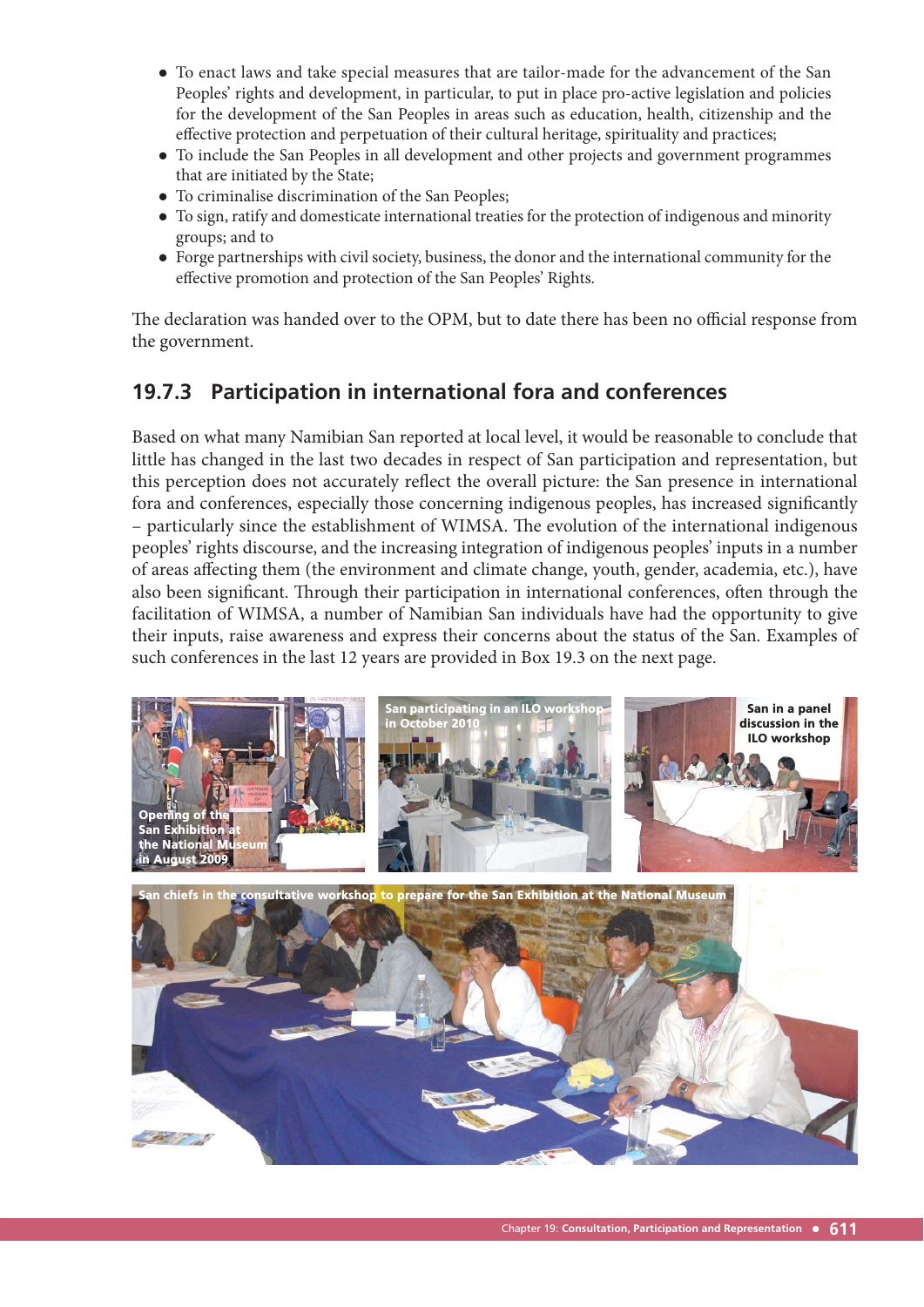#### **Box 19.3:** Examples of International conferences attended by Namibian San over the last decade

This impressive (though not comprehensive) list is meant to convey the extent of San participation in international fora, and the multiplicity of issues in which Namibian San are engaged. The San presence in these conferences was facilitated mainly by/through WIMSA.

- **First UN Permanent Forum on Indigenous Issues**, New York, USA, May 2002.
- **Second South-South Biopiracy Summit: "Biopiracy Ten Years Post Rio"**, Johannesburg, South Africa, 22-23 August 2002.
- **Indigenous Rights in Commonwealth Africa Meeting**, Cape Town, South Africa, 16-18 October 2002.
- **Consultative Meeting of the African Commission's Working Group on Indigenous Populations**, Nairobi, Kenya, January 2003.
- **International Workshop on Partnership on Indigenous Peoples and Sustainable Development**, Copenhagen, Denmark, March 2003.
- **San Hoodia Benefit Sharing Agreement Celebration**, Molopo Lodge, Southern Kalahari, South Africa, 24 March 2003.
- Fifth World Archaeological Congress, Washington DC, USA, 21-26 June 2003.
- **African Regional Conference on Early Childhood Care and Development among Nomadic Pastoralists and Hunter Gatherer Societies,** Nairobi, Kenya, September 2003.
- **Fifth World Parks Congress: "Benefits Beyond Boundaries"**, Durban, South Africa, September 2003.
- **"Radiance an archaeology of southern Africa's interior", Archaeologists Conference**, Kimberley, South Africa, April 2004.
- **Third Session of the UN Permanent Forum on Indigenous Issues**, New York, USA, May 2004.
- **Conference of the African Indigenous Women's Organisation**, Burkina Faso, June/July 2004.
- **Youth, Development and Peace Conference**, Sarajevo, Bosnia, 5-7 September 2004.
- **"Homecoming of Rock Art" Conference**, Windhoek, Namibia, 11-13 April 2005
- **First Angolan San Conference**, Lubango, Angola, 24-27 April 2007.
- **World Indigenous Summit on Climate Change**, Alaska, USA, April 2009.
- **UN Framework Convention on Climate Change Meeting**, Bonn, Germany, August 2009.
- **UN Framework Convention Climate Change Meeting**, Bangkok, Thailand, September 2009:
- **UN Framework Convention Climate Change Meeting**, Barcelona, Spain, October 2009.
- **UN Framework Convention Climate Change Meeting**, Copenhagen, Denmark, November/ December 2009.
- **Commission on the Status of Women Meeting**, New York, USA, March 2010.
- **Conference of Parties COP 17 Meeting on Climate Change**, Durban, South Africa, November/ December 2011.
- **Norwegian Church Aid Indigenous Peoples Consultative Dialogue**, Windhoek, Namibia, 28-30 October 2012.
- **Southern Africa San Rights Conference**, Gobabis, Namibia, 26-28 November 2012.
- **13th Annual Meetings of the United Nations Permanent Forum on Indigenous Issues (UNPFII)**, New York, USA, 17-31 May 2013.

– Compiled with assistance from Magdalena Brörmann, Robert Hitchcock and Victoria Haraseb

The number of Namibian San contributing regularly at international level is very small (probably fewer than 10), as these individuals must be fluent in English, able to write their own contributions, and be prepared to talk in front of large audiences – skills notably absent from the repertoire of knowledge that San have been able to acquire thus far. Capacity building takes time. Ten years ago, Brörmann noted the following: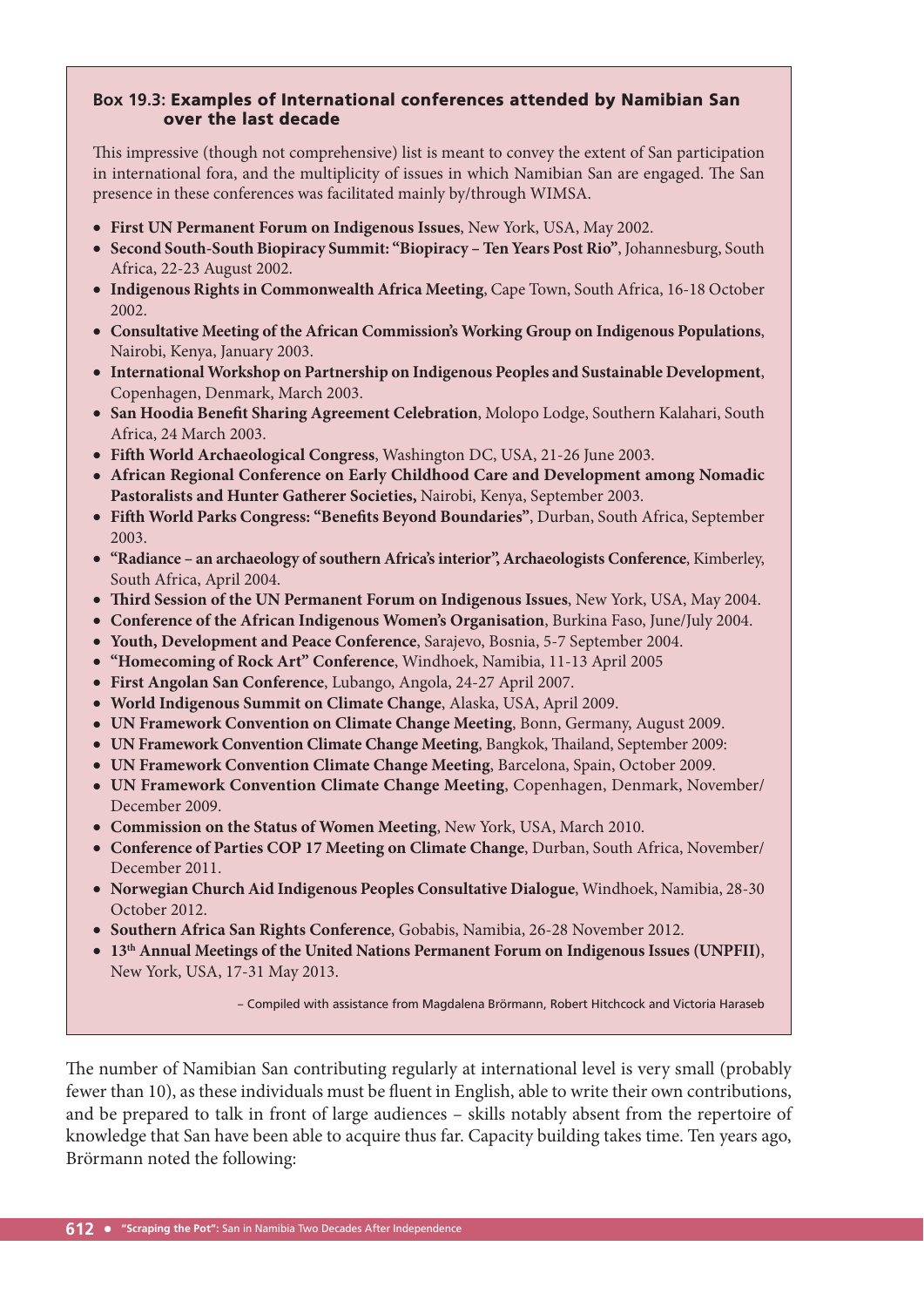"While the San are pleased that their expertise on San and other indigenous cultures, current affairs and development issues are in high demand internationally, they also find this demand a heavy burden as only a few San possess the organizational, administrative, linguistic and representative skills required for participation in such events." (Brörmann 2003: 11-12)

Informal lists collated by WIMSA and others on conferences and attendees reflect that the number of San participants in international conferences has not increased over time, despite an ever-increasing number of conferences to be attended. Usually it is the same people who attend international conferences on all manner of pertinent issues, and they act as de facto representatives or 'cultural brokers' of Namibian San communities. As these people come to feel more at home on the international stage, network with representatives of other indigenous peoples around the world, and become accustomed to being accommodated in conference centres and hotels, their capacity and/or motivation to work at grassroots level may decrease. At local level they may thus face alienation; the egalitarian values (discussed in this chapter and in Chapter 15) could inculcate in some San a sceptical attitude towards these individuals – a disposition exacerbated by the lack of proper channels for the applicable individuals to communicate their findings and elicit feedback from those on whose behalf they work. This issue cannot be solved overnight, but it does need attention and specific action (capacity-building and institutionalised feedback mechanisms), as these few individuals could play an important role at local level – functioning as role models, helping communities to understand developments and discourses taking place at international level and how these could affect and advance San communities, etc. These cultural brokers could also play a spearheading role: instead of acting mostly in one direction (i.e. bringing the local to the attention of the global), they could work in the other direction too (i.e. communicating global developments to local level), thereby obviating, perhaps, the need for some of the local and national workshops that NGOs currently hold on indigenous peoples rights and other relevant issues.<sup>17</sup>

# **19.8 Recommendations**

In this section we offer recommendations based on our assessment of the current state of affairs in respect of the following:

- 1) Consultation with San people.
- 2) San people's participation and representation in mainstream politics.
- 3) San people's representative structures at local, regional, national and international levels.

### **19.8.1 Consultation with San people**

The following issues are pertinent with regard to consultation with the San on the planning and implementation of programmes and projects in their communities.

- Adequate time and resources should be allocated to integrating consultation mechanisms into the planning and implementation of programmes/projects that affect the San.
- Consultation mechanisms should accord with the principle of free, prior and informed consent (FPIC), and the stakeholders (including San representative institutions such as the TAs and the Namibian San Council) should develop and agree upon standardised procedures.
- During consultations and to facilitate adherence to the principle of FPIC information should be provided on the potential benefits and risks of the envisaged programme/project. Thus, appropriate feasibility studies, social impact assessments etc. should be conducted before

There might be exceptions where a global development is brought to local level, but the direction generally tends to be local to global.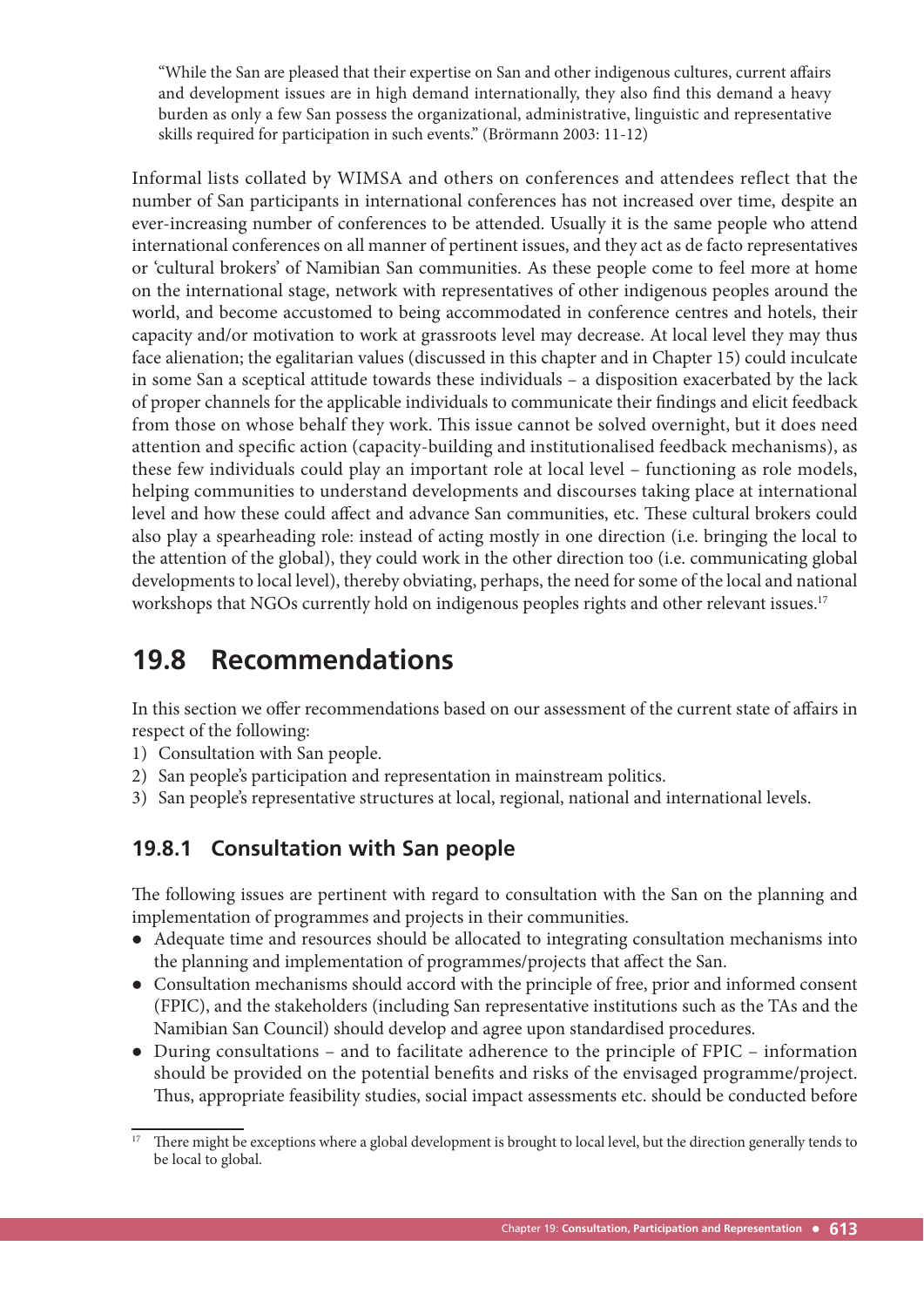programmes/projects are planned and implemented, and the findings of such evaluations should be discussed with the target beneficiaries before the programme/project commences.

- The concept of consultation based on the FPIC principle should be incorporated into integration policies and programmes, as recommended by the UN Committee on the Elimination of Racial Discrimination (CERD 2008: 7).
- The OPM should broaden its consultation with San communities "in order to ensure that it is responding effectively to the needs of these groups", as recommended by the Special Rapporteur on the Rights of Indigenous Peoples (Anaya 2013: 20).
- It is important to support the institutions that raise the voices of San communities in consultative processes, thus it is necessary to strengthen the capacity of San organisational and representational structures, first and foremost at local level, but also at regional and national levels.
- Finally, consultation mechanisms should lead to programme/project proposals that a beneficiary community can formally approve, e.g. by means of a memorandum of understanding (MoU). Thus, in consulting with the San communities, stakeholders such as the government and NGOs must apply the same principles that they apply in consulting with donors and other partners (as recommended in the San representative workshop in Windhoek).

### **19.8.2 San participation and representation in mainstream politics**

As far as San participation and representation in the political arena is concerned, we recommend, firstly, an investigation of the mechanisms used in other countries to ensure the representation of indigenous peoples in parliament. The African Commission on Human and Peoples' Rights (ACHPR) has recommended the following in this regard:

"Government should legislate affirmative action measures to increase the representation of San and other indigenous communities in governance structures such as Parliament, the National Council and local government structures. A quota system could be adopted to give indigenous communities certain percentage representation in these structures." (ACHPR 2010: 6)

As far as participatory democracy at local and regional levels is concerned – a national ideal promoted by the "Decentralisation Policy" (MRLGH 1997) and the Decentralisation Enabling Act 33 of 2000 – a major role is ascribed to each region's VDCs, CDCs and regional development coordinating committee (RDCC). Participatory democracy is often subject to substantial challenges in a country where distances are vast and communities live far from their elected representatives, and where a substantial proportion of the population is concerned about issues of daily survival and sustaining their families. Thus, if these bodies are to comprise the mechanism for ensuring people's participation, then efforts and resources are needed to promote their active functioning, especially that of the VDCs and CDCs. As far as San participation is concerned, it would be important to implement the principle of affirmative action to give the San a voice in the VDCs, CDCs, RDCCs and other committees in the areas where they live. It would also be critical to provide the financial resources necessary to facilitate the transportation of the San representatives on such bodies, to ensure their presence in practice and not just in theory.

Participatory democracy relies on public monitoring systems to assess the performance of leaders in order to ensure their accountability to those whom they represent. Since provision is made for the participation of institutions such as the San TAs, the Namibian San Council and San CBOs, it would be relevant to establish institutionalised feedback processes between San representatives and their communities so that the San representatives are subject to the same social accountability mechanisms as other leaders.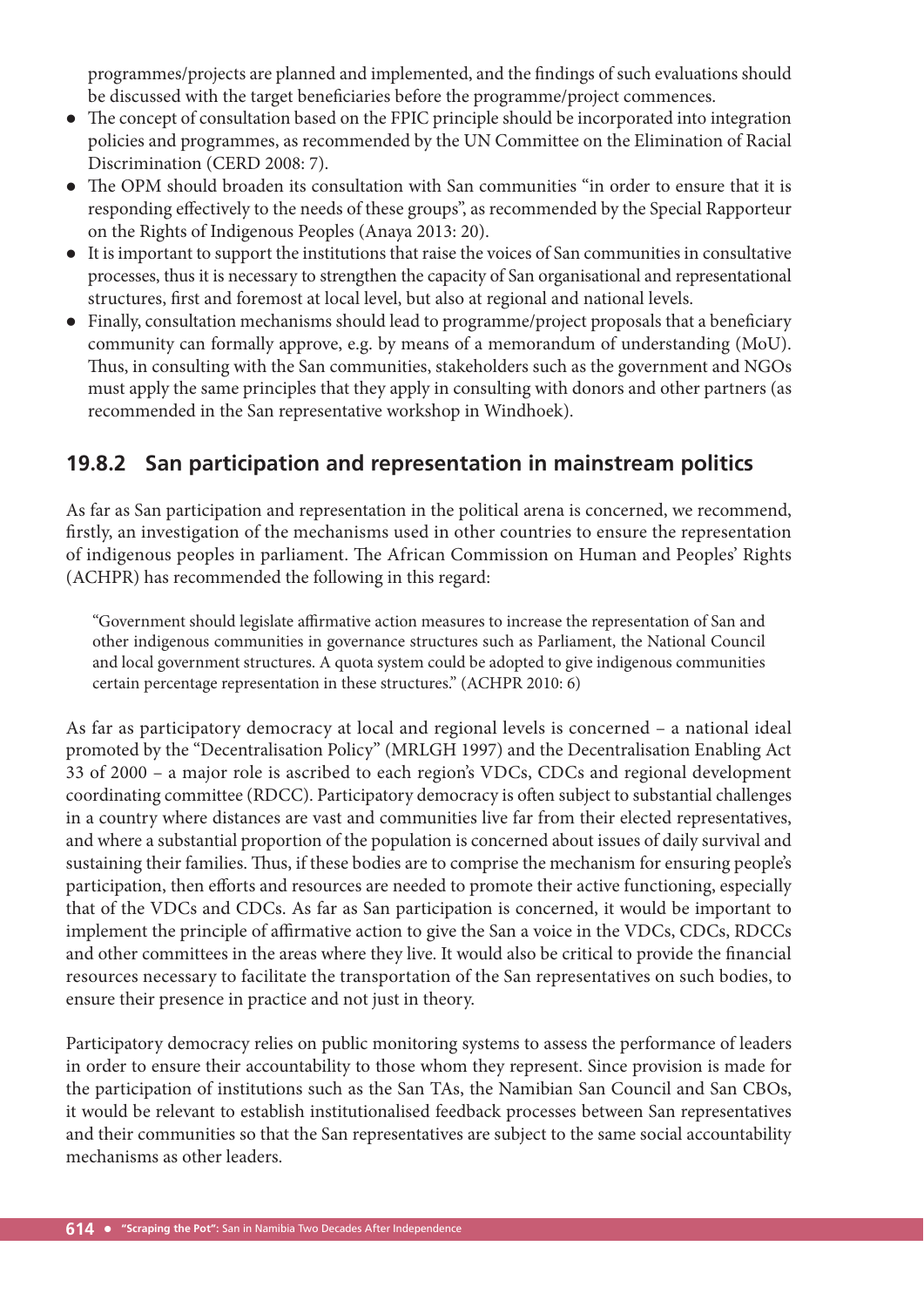Training and raising awareness on human rights and the political system is needed to optimise San participation and representation at all levels, and to enable the involvement of San representatives in the above-mentioned social accountability mechanisms. In particular, San CBOs should be supported, and their representational capacity on issues such as indigenous people's rights should be strengthened. They should also be trained on means to ensure social accountability. Similarly, public servants should be trained and sensitised on indigenous peoples' rights and San issues.

#### **19.8.3 Representative structures**

Consultation, support and capacity-building activities that engage San CBOs should incorporate the application of traditional internal decision-making processes. The UN General Assembly stressed the following in its *Final Study on Indigenous Peoples and the Right to Participate in Decision-Making*:

"[M]any indigenous institutions have their own decision-making processes … . Many of these institutions continue to receive support from communities despite, in some cases, limited (if any) recognition by the State. The right to maintain such distinct decision-making processes and institutions is embodied, inter alia, in articles 5, 20 and 34 of the Declaration on the Rights of Indigenous Peoples. Generally, the ongoing functioning of indigenous peoples' internal decision-making processes and associated institutions are positive in that they facilitate the participation of indigenous peoples and individuals in public affairs in ways that are philosophically and culturally consistent with indigenous peoples' understanding of governance." (UNGA 2011a: 5)

As far as the representation of the San at various decision-making levels is concerned, the previous point implies that it would be important to consult with the San communities on what kind of representative structures would be appropriate at local level and regional level, given their specific contexts and environments, so that the modalities developed are aligned with the distinctive needs of San in particular settings. An issue to consider in this regard is the relevance of egalitarian values and procedures for decision making in different San traditions in the past.

Although similar questions arise with respect to the representation of the San in decision-making processes at national level, the most effective strategy at this time would probably be to build on the efforts of WIMSA and the ILO to raise the profile of the San Council in Namibia. Thus it is strongly recommended that the government and development partners increase their support for the San Council as a national body, in terms of finance for operations and for strengthening capacity.

#### *Traditional authorities*

Experiences in various regions have indicated that the recognition of San TAs can be a major step forward in terms of ensuring a more level playing field for the San as a marginalised community in Namibian society, especially in areas where the control over communal land has thus far been in the hands of TAs of other language groups. Therefore, the official recognition of San TAs (and the establishment of associated structures) should be considered the *sine qua non* for enabling adequate San representation. We also concur with the following request of the Committee on the Elimination of Racial Discrimination:

"The Committee requests the State party to provide ... information on the criteria used for the recognition of traditional leaders … [and to] ensure that the criteria used for the recognition of traditional leaders under the Traditional Authorities Act of 2000 are objective and fair and that their application process is monitored by an independent body charged with assessing the legitimacy of applications for recognition by indigenous groups." (CERD 2008: 4-5)